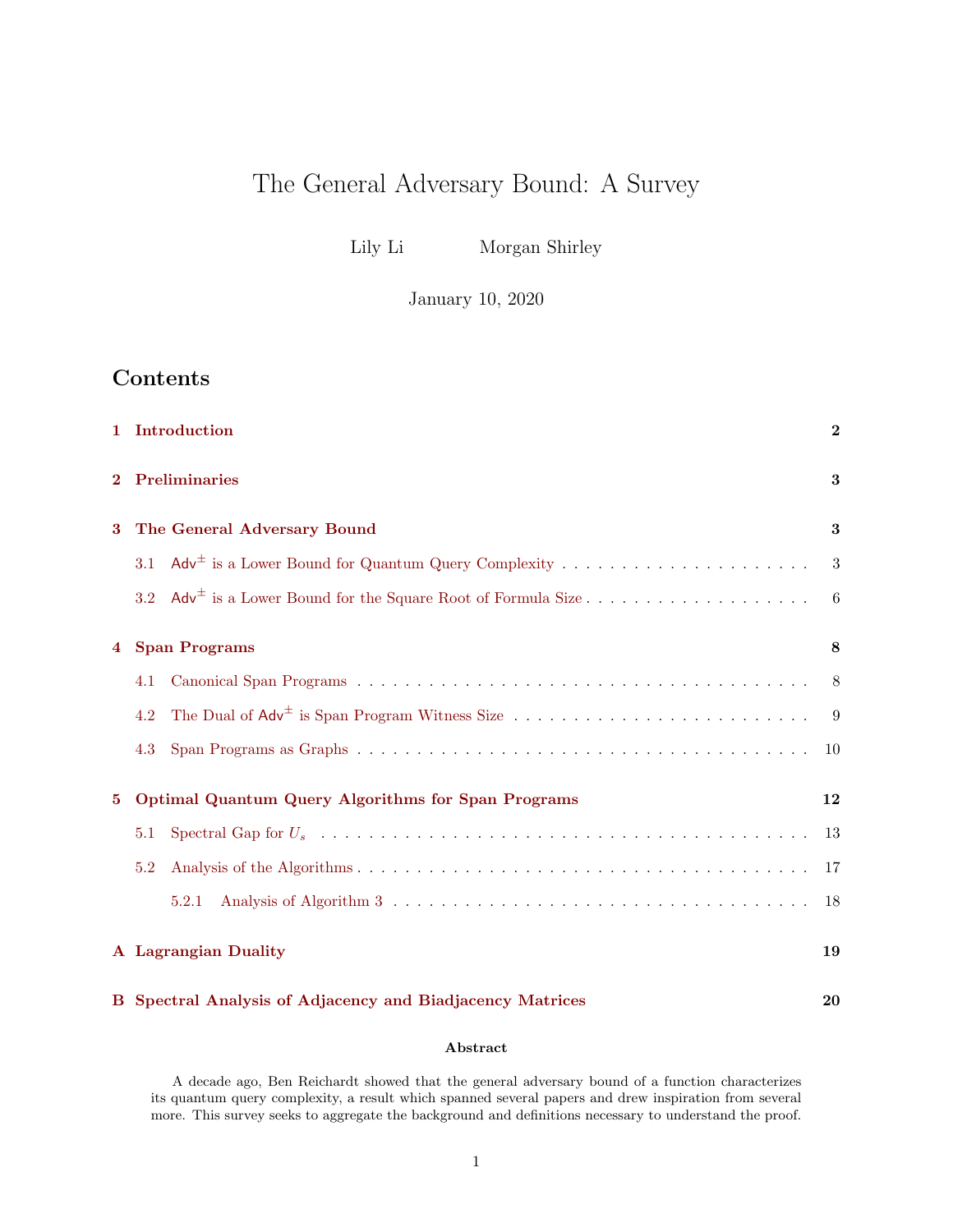Notable among these are the lower bound proof and the definition of span programs, witness size, and semi-definite programs. These definitions, in addition to examples and a detailed exposition, serve to give the reader a better intuition of the graph-theoretic nature of the upper bound. We also include an applications of this result to lower bounds on DeMorgan formula size.

#### <span id="page-1-0"></span>1 Introduction

Given a function f, the quantum query complexity of f, denoted  $Q(f)$  is the number of quantum oracle queries necessary to evaluate  $f$ . It is typically used as a lower bound on the complexity of a quantum algorithm as the amount of computation allowed between queries is unbounded. The polynomial method [\[Bea+01\]](#page-22-0) and the adversary bound method [\[Amb02;](#page-22-1) [BSS03\]](#page-22-2) are the primary techniques used to show lower bounds on quantum query complexity. However, these techniques are currently incomparable. On the  $n$ input collision problem, the adversary method only achieves an  $O(1)$  while the polynomial method achieves the optimal  $\Theta(n^{1/3})$  bound. On Ambainis' total function  $f^k$  on  $4^k$  bits, the polynomial method achieves at most a  $2^k$  lower bound which is strictly weaker than the adversarial bound of  $2.5^k$  [\[Amb06\]](#page-22-3).

The adversary bound was originally proposed by Ambainis  $[Amb02]$ . Given a boolean function f, the adversary bound of f, denoted  $\mathsf{Adv}(f)$ , captures the intuition that, in order to compute f, one must be able to distinguish between any two inputs w and x where  $f(w) \neq f(x)$ . Specifically, if  $|\phi_w\rangle$  and  $|\phi_x\rangle$  are the final state of a quantum query algorithm after running with inputs w and x respectively, then  $|\phi_w\rangle$  and  $|\phi_x\rangle$ must be far apart in our measurement basis if  $f(w) \neq f(x)$ . There are several equivalent formulations of the bound. This survey uses the spectral norm formulation of Barnum, Saks, and Szegedy [\[BSS03\]](#page-22-2).

**Definition 1.1.** An adversary matrix for  $f : \{0,1\}^n \to \{0,1\}$  is a  $2^n$ -by- $2^n$  Hermitian matrix  $\Gamma$  where  $\langle x|\Gamma|y\rangle = 0$  whenever  $f(x) = f(y)$ .

**Definition 1.2.** The matrix  $D_i$  is the  $2^n$ -by- $2^n$  matrix where  $\langle x|D_i|y\rangle = 0$  if  $x_i = y_i$  and  $\langle x|D_i|y\rangle = 1$  if  $x_i \neq y_i$ .

**Definition 1.3.** The adversary bound on a function  $f: \{0,1\}^n \rightarrow \{0,1\}$  is

$$
\mathsf{Adv}(f) = \max_{\substack{\Gamma \geq 0 \\ \Gamma \neq 0}} \frac{\|\Gamma\|}{\max_i \|\Gamma \circ D_i\|}
$$

where  $\Gamma$  is an adversary matrix for f.

Theorem 1.4 ([\[BSS03\]](#page-22-2)). Adv( $f$ ) =  $\Omega(Q_2(f))$ .

Furthermore, Laplante, Lee, and Szegedy show that the adversary bound of a function is a lower bound on the square root of the function's De Morgan formula size.

**Theorem 1.5** ([\[LLS06\]](#page-22-4)). Adv $(f) \leq \sqrt{\mathcal{L}_f}$ 

Høyer, Lee, and Špalek [[HLS07\]](#page-22-5) removed the non-negativity requirement from the adversary bound and showed that it remained a lower bound on quantum query complexity and formula size. In fact this generalization only strengthened the lower bound – indeed, it is a tight bound on quantum query complexity, although this was not shown until later by Reichardt [\[Rei11\]](#page-22-6).

**Definition 1.6.** The general adversary bound on a function  $f: \{0,1\}^n \to \{0,1\}$  is

$$
\mathsf{Adv}^{\pm}(f) = \max_{\Gamma \neq 0} \frac{\|\Gamma\|}{\max_i \|\Gamma \circ D_i\|}
$$

where  $\Gamma$  is an adversary matrix for f.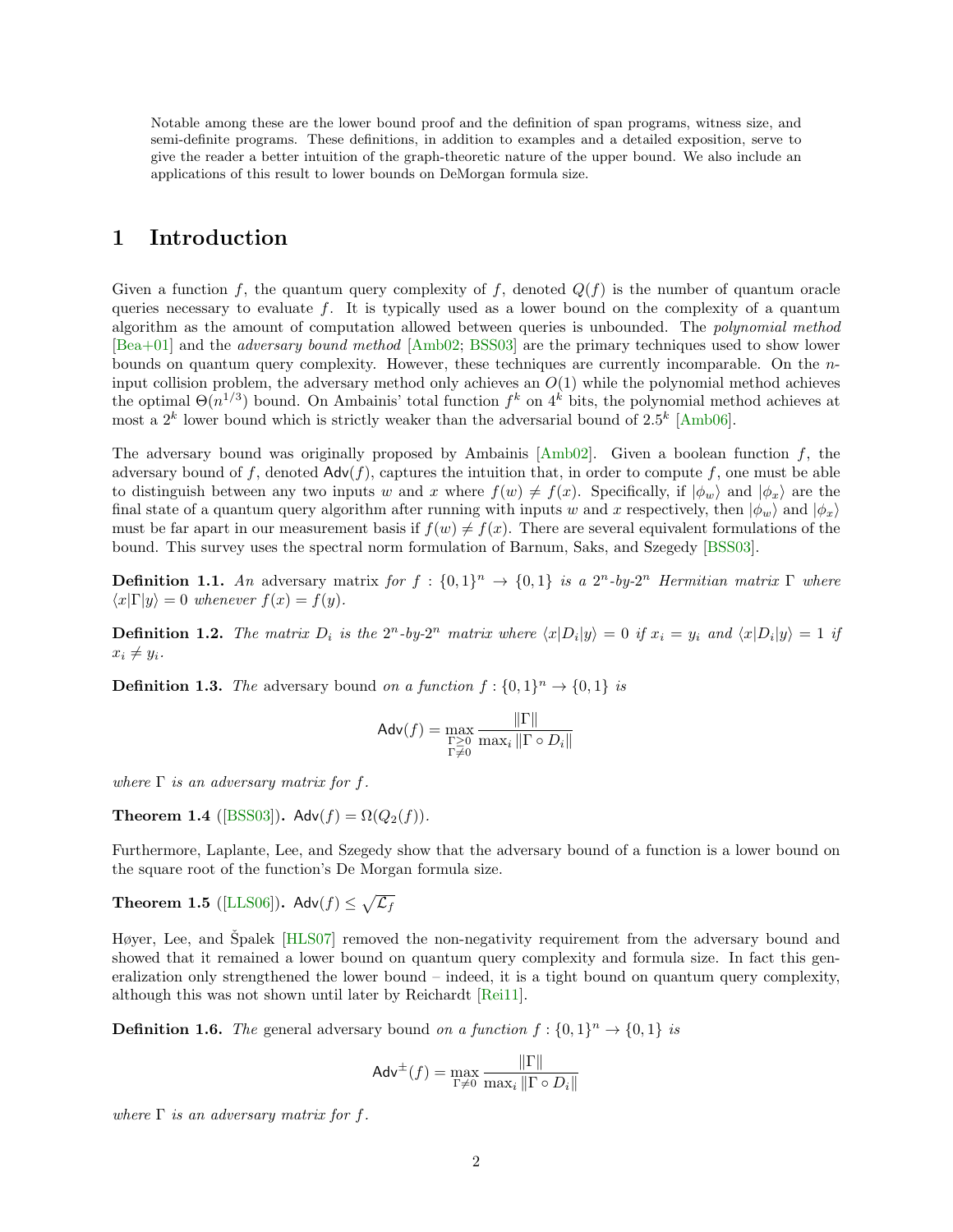Unlike the matching lower bound, which has a relatively simple proof, this upper bound is proved using deceptively simple algorithms with complicated analyses. Key to this analysis is the span program model of computation [\[KW93\]](#page-22-7). Reichardt's main result is the following:

Theorem 1.7. (General Adversary Bound Characterize Quantum Query Complexity.) For any n-ary boolean function f,

$$
Q(f) = \Theta(\mathsf{Adv}^{\pm}(f)).
$$

Reichardt's result also been used more recently in entirely classical settings. From the work of Ambainis et. al  $[Amb+10]$ , any function with de Morgan formula size  $\ell$  has a quantum query algorithm which makes at most  $O(\sqrt{\ell})$  queries. In combination with the polynomial method, this implies the existence of a polynomial p with degree  $O(\sqrt{\ell})$  such that  $p(x)$  approximates f up to a constant factor. More recently, Tal used the result to show a  $\tilde{\Omega}(n^2)$  lower bound for the bipartite formula size of the Inner-Product function [\[Tal17\]](#page-23-0).

### <span id="page-2-0"></span>2 Preliminaries

Let f be an n-ary boolean function. Then  $F_0 = f^{-1}(0)$  and  $F_1 = f^{-1}(1)$  are sets of strings which evaluate to 0 and 1 on f respectively.

We assume basic familiarity with quantum computation and bra-ket notation. Given a vector  $|v\rangle$ , let  $||v\rangle||$ represent the  $\ell_2$ -norm of  $|v\rangle$ . Given a matrix M, let  $||M||$  represent the spectral norm of the matrix, defined as  $\max_{|u\rangle} ||M|u\rangle ||$  where the maximum is over unit vectors  $|u\rangle$ . In this survey, we use the fact that  $||M||$  is the largest singular value of M. Furthermore, let  $||M||_{\text{Tr}} = \max_{B} |\langle M, B \rangle| / ||B||$ , where the maximization is over complex matrices with the same dimensions as M.

We say that a matrix  $A \in \mathbb{L}(U, V)$  if A is a linear transformation from vectors in  $\mathbb{C}^U$  to vectors in  $\mathbb{C}^V$ . In this case A has |U| columns and |V| rows. Let  $\mathbb{L}(U) = \mathbb{L}(U, U)$ .  $\mathbb{I}_k$  is the  $k \times k$  identity matrix. When the dimensions are clear from context, we omit the subscript. For  $u \in U$  and  $v \in V$ , we will use  $|u\rangle$  and  $|v\rangle$  to denote the indicator vectors for the relevant column and row of A respectively. In particular,  $\langle v|A|u\rangle$  is the entry of  $A$  in row  $v$  and column  $u$ .

Readers will also require some familiarity with positive semi-definite matrix (PSD) and semi-definite programs (SDP). If X is PSD, we write  $X \succeq 0$ . When we write  $X \succeq Y$ , we mean that  $X - Y \succeq 0$ .

#### <span id="page-2-1"></span>3 The General Adversary Bound

In which we show the following properties of the general adversary bound.

<span id="page-2-3"></span>**Theorem 3.1** ([\[HLS07\]](#page-22-5)).  $\mathsf{Adv}^{\pm}(f) = \Omega(Q_2(f)).$ 

<span id="page-2-4"></span>**Theorem 3.2** ([\[HLS07\]](#page-22-5)).  $\mathsf{Adv}^{\pm}(f) \leq \sqrt{\mathcal{L}_f}$ 

The corresponding upper bound,  $\mathsf{Adv}^{\pm}(f) = O(Q_2(f))$ , will be left to a later section.

### <span id="page-2-2"></span>3.1 Adv<sup> $\pm$ </sup> is a Lower Bound for Quantum Query Complexity

Consider a quantum query algorithm that computes  $f$  in  $T$  steps with error at most  $1/3$ . Without loss of generality, the quantum query algorithm is of the form  $U_T V_{\mathsf{IND}} U_{T-1} V_{\mathsf{IND}} \ldots U_1 V_{\mathsf{IND}} U_0$  where each  $U_t$  is a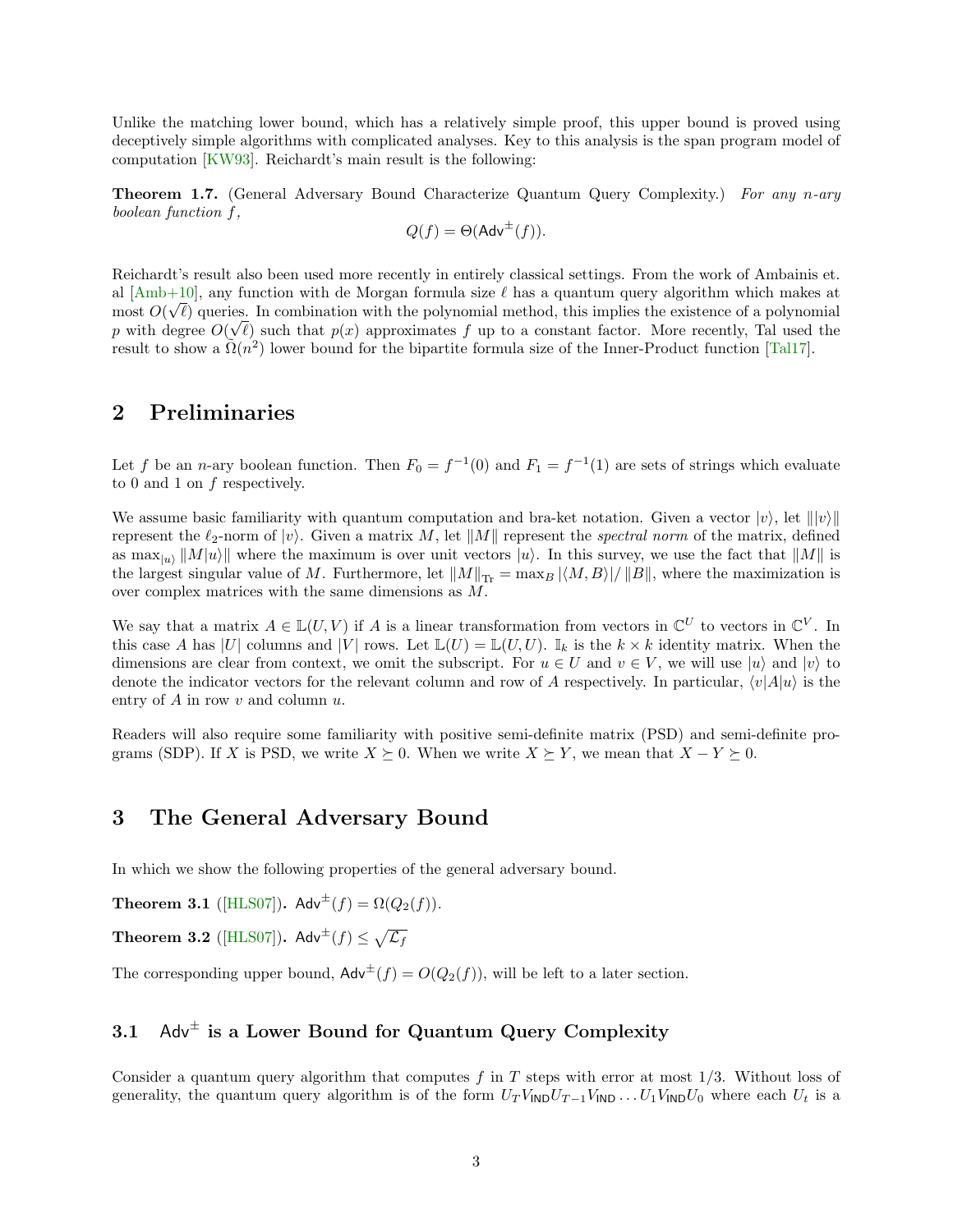unitary that does not depend on the input x and  $V_{\text{IND}}$  is the standard phase oracle unitary on the *index* function IND:

$$
V_{\text{IND}}|i\rangle=(-1)^{x_i}|i\rangle
$$

It will be helpful to divide the state of this quantum query algorithm into three sets of qubits: (1) the input set I holds the input x and remains unchanged throughout the execution of the algorithm,  $(2)$  the *query set* Q that is used by each  $V_{\text{IND}}$  to specify a coordinate of x, and (3) a workspace set W that can be acted upon arbitrarily. The qubits in  $Q$  and  $W$  are measured at the end of the algorithm to obtain an output in  $\{0, 1\}$ . These measurements can be viewed as orthogonal projectors  $\Pi_0, \Pi_1$ . Let the combined state of Q and W on input x at step t be  $|\psi_x^t\rangle$ . Then the probability that we will measure outcome b on input x is  $\|\Pi_b|\psi_x^T\rangle\|$ 2 . Note that for all x we have  $\left\|\Pi_{f(x)}|\psi_x^T\rangle\right\|$  $2 \geq 2/3$ . Three other important properties of the projectors are that  $\Pi_0 + \Pi_1 = \mathbb{I}$  (the projectors are complete),  $\Pi_b^2 = \Pi_b$  (performing a projection twice has no more effect than applying it once), and  $\Pi_0 \Pi_1 = \Pi_1 \Pi_0 = 0$  (the projections are orthogonal).

The main observation that Høyer, Lee, and Špalek  $[HLS07]$  $[HLS07]$  use in their proof of Theorem [3.1](#page-2-3) is that the combined state of  $Q$  and  $W$  must be very different when the algorithm is run on  $x$  compared to when it is run on y if  $f(x) \neq f(y)$ : otherwise, any measurement would be unable to distinguish these states with high enough fidelity. We present their argument here.

*Proof of Theorem [3.1.](#page-2-3)* Let Γ be an adversary matrix. Note that  $\|\Gamma\|$  is the largest absolute value of any eigenvalue of Γ, as Γ is Hermitian. Assume that  $\|\Gamma\| = \lambda_1$  where  $\lambda_1$  is the largest eigenvalue of Γ: this can be done without loss of generality by replacing Γ with  $(-1)\Gamma$ , which does not affect the value of  $\|\Gamma\|$ . Let  $|D\rangle$  be the unit eigenvector corresponding to  $\lambda_1$ .

Consider running our quantum query algorithm for f with an input in a superposition defined by  $|\delta\rangle$ : the state of the input qubits will be  $\sum_{x \in \{0,1\}^n} \langle x | \delta \rangle |x\rangle$ . Then the state of Q and W at step t will be  $\sum_{x\in\{0,1\}^n} \langle x|\delta\rangle |\psi_x^t\rangle$ . Let  $\mathsf{W}^{(t)}$  be the  $2^n$ -by- $2^n$  density matrix defined by  $\langle x|\mathsf{W}^{(t)}|y\rangle = \langle x|\delta\rangle \langle \delta |y\rangle \langle \psi_y^t|\psi_x^t\rangle$ . We measure the progress of the algorithm by comparing  $W^{(t)}$  to  $\Gamma$ . Define the progress measure  $M^{(t)} = \langle \Gamma, W^{(t)} \rangle$ . To prove the lower bound, it suffices to show that this progress measure changes by an amount bounded above by  $2 \max_i ||\Gamma \circ D_i||$  at each step of the algorithm, but must change by at least a constant multiple of  $\|\Gamma\|$  over the course of the entire algorithm. The following three claims show this.

Claim 3.3.  $M^{(0)} = ||\Gamma||$ 

*Proof.* Before any executions of the phase oracle, the state cannot depend on the input: for all  $x$  and  $y$ ,  $|\psi_x^0\rangle = |\psi_y^0\rangle$ , and so  $\mathsf{W}^{(0)} = |\delta\rangle\langle\delta|$ . Then  $\mathsf{M}^{(0)} = \langle \Gamma, |\delta\rangle\langle\delta| \rangle = \text{Tr}(\Gamma^*|\delta\rangle\langle\delta|) = \text{Tr}(\lambda_1|\delta\rangle\langle\delta|) = \lambda_1 \cdot 1 = ||\Gamma||$ .

Claim 3.4.  $M^{(T)} \leq (\frac{2}{3})$ √  $2)$   $\|\Gamma\|$ 

*Proof.* First note that  $\Gamma = \Gamma \circ F$  where F is the 0/1 adversary matrix:

$$
\langle x|F|y\rangle = \begin{cases} 0 & f(x) = f(y) \\ 1 & f(x) \neq f(y) \end{cases}
$$

Thus  $M^{(T)} = \langle \Gamma \circ F, W^{(T)} \rangle = \langle \Gamma, F \circ W^{(T)} \rangle$ . By the definition of the trace norm, this gives us  $M^{(T)} \leq$  $\left\| \Gamma \right\| \left\| F \circ W^{(T)} \right\|_{\text{Tr}}$ . To prove the claim we simply need to upper-bound  $\left\| F \circ W^{(T)} \right\|_{\text{Tr}}$ .

Let  $X_0$  (respectively  $X_1$ ) be the  $2^n \times 2^n$  matrix where the xth row is  $\Pi_{f(x)} \delta_x |\psi_x^T\rangle$  (respectively  $\Pi_{1-f(x)} \delta_x |\psi_x^T\rangle$ ). Think of  $X_0$  as the projection onto correct answers and  $X_1$  as the projection onto incorrect answers.

First, we observe that  $F \circ \mathsf{W}^{(T)} = X_0 X_1^* + X_1 X_0^*$ :

$$
\langle x|(X_0X_1^*+X_1X_0^*)|y\rangle=\langle x|\delta\rangle\langle\delta|y\rangle\left(\langle\psi_y^T|\Pi_{1-f(y)}\Pi_{f(x)}|\psi_x^T\rangle+\langle\psi_y^T|\Pi_{1-f(x)}\Pi_{f(y)}|\psi_x^T\rangle\right)
$$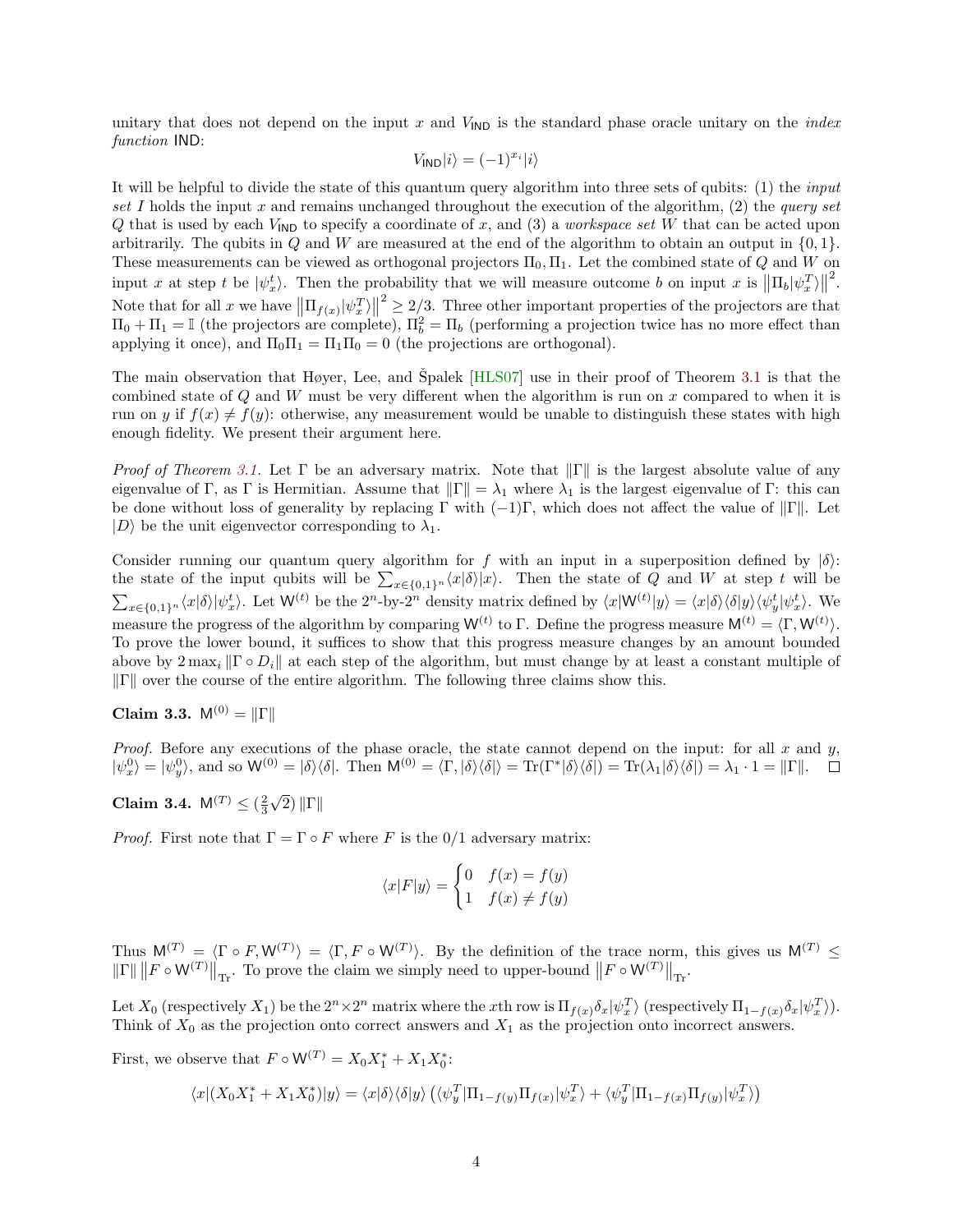If  $f(x) = f(y)$ , then the expression on the right is 0, as  $\Pi_0 \Pi_1 = 0$ . Otherwise,  $\Pi_b \Pi_b = \Pi_b$  and  $\Pi_0 + \Pi_1 = \mathbb{I}$ , so the expression on the right is  $\langle x|\delta\rangle\langle\delta|y\rangle\langle\psi_y^T|\psi_x^T\rangle = \langle x|W^{(T)}|y\rangle.$ 

We now need to upper-bound  $||X_0X_1^* + X_1X_0^*||_{\text{Tr}}$ .

$$
\begin{aligned}\n\|X_0 X_1^* + X_1 X_0^*\|_{\text{Tr}} &\le \|X_0 X_1^*\|_{\text{Tr}} + \|X_1 X_0^*\|_{\text{Tr}} &\text{by the triangle inequality} \\
&\le 2\, \|X_0\|_F \, \|X_1\|_F &\text{by Hölder's Inequality}\n\end{aligned}
$$

We upper-bound this final expression by noting the following two facts:

$$
||X_0||_F^2 + ||X_1||_F^2 = \sum_{x \in \{0,1\}^n} |\langle x|\delta\rangle|^2 \left( \left\|\Pi_{f(x)}|\psi_x^T\rangle\right\|^2 + \left\|\mathbb{I} - \Pi_{f(x)}|\psi_x^T\rangle\right\|^2 \right) = ||\delta||^2 = 1
$$
  

$$
||X_0||_F^2 = \sum_{x \in \{0,1\}^n} |\langle x|\delta\rangle|^2 \left\|\Pi_{f(x)}|\psi_x^T\rangle\right\|^2 \ge \frac{2}{3} ||\delta||^2 = \frac{2}{3}
$$

Therefore,  $2\left\|X_0\right\|_F\left\|X_1\right\|_F$  is maximized at  $2\sqrt{2/3}\sqrt{1/3}=\frac{2}{3}$ 2.

From the first two claims, we know that  $M^{(0)} - M^{(T)} \geq (1 - \frac{2}{3})$ √ 2)  $\|\Gamma\|$ . The last step in the proof is to give an upper bound on  $M^{(t)} - M^{(t+1)}$  for all t.

Claim 3.5.  $M^{(t)} - M^{(t+1)} \leq 2 \max_i ||\Gamma \circ D_i||$ 

*Proof.* To help us prove this claim, we will define a new density matrix  $W_{\star}^{(t)}$  that is similar to  $W^{(t)}$ . Whereas  $W<sup>(t)</sup>$  is indexed by the basis states of the input qubits I and has entries defined by the state of the query qubits Q and the workspace qubits  $W, W_{\star}^{(t)}$  will be indexed by I and Q and have entries defined by the state of W.  $\sim$ 

$$
\langle x, i | \mathsf{W}_\star^{(t)} | y, j \rangle = \langle x | \delta \rangle \langle \delta | y \rangle \langle \psi_y^t | j \rangle \langle i | \psi_x^t \rangle
$$

Here,  $i$  and  $j$  are basis states of  $Q$ .

Let G and D be the following block-diagonal  $(n \cdot 2^n)$ -by- $(n \cdot 2^n)$  matrices:

 $\sim$ 

$$
G = \Gamma \otimes \mathbb{I}_n = \bigoplus_{i=1}^n \Gamma \qquad D = \bigoplus_{i=1}^n D_i
$$

Note that  $M^{(t)} = \langle \Gamma, W^{(t)} \rangle = \langle G, W^{(t)}_* \rangle$ . We proceed with the proof. First observe that because the unitary  $U_{t+1}$  does not depend on the input qubits, we can ignore it for the purposes of our progress measure:  $\langle \psi_y^t | U_{t+1}^* U_{t+1} | \psi_x^t \rangle = \langle \psi_y^t | \psi_x^t \rangle$ , and so  $\mathsf{W}^{(t)}$  does not change after the application of the unitary. This means that  $\mathsf{M}^{(t+1)} = \langle G, \mathsf{W}_{\star}^{(t+1)} \rangle = \langle G, V_{\mathsf{IND}} \mathsf{W}_{\star}^{(t)} V_{\mathsf{IND}}^* \rangle.$ 

$$
\mathbf{M}^{(t)} - \mathbf{M}^{(t+1)} = \langle G, \mathbf{W}_{\star}^{(t)} \rangle - \langle G, V_{\mathsf{IND}} \mathbf{W}_{\star}^{(t)} V_{\mathsf{IND}}^* \rangle = \langle G, \mathbf{W}_{\star}^{(t)} - V_{\mathsf{IND}} \mathbf{W}_{\star}^{(t)} V_{\mathsf{IND}}^* \rangle = \langle G, (\mathbf{W}_{\star}^{(t)} - V_{\mathsf{IND}} \mathbf{W}_{\star}^{(t)} V_{\mathsf{IND}}^*) \circ D \rangle
$$

This last equality is true because  $\langle x, i | (W_{\star}^{(t)} - V_{\text{IND}} W_{\star}^{(t)} V_{\text{IND}}^{*}) | y, i \rangle = (1 - (-1)^{x_i + y_i}) \langle x, i | W_{\star}^{(t)} | y, i \rangle$  (which is 0 when  $x_i = y_i$ ) and G is block-diagonal  $(\langle x, i | G | y, j \rangle = 0$  if  $i \neq j$ .

$$
M^{(t)} - M^{(t+1)} = \langle G, (W_{\star}^{(t)} - V_{IND} W_{\star}^{(t)} V_{IND}^{*}) \circ D \rangle
$$
  
\n
$$
= \langle G \circ D, (W_{\star}^{(t)} - V_{IND} W_{\star}^{(t)} V_{IND}^{*}) \rangle
$$
  
\n
$$
\leq ||G \circ D|| \cdot ||W_{\star}^{(t)} - V_{IND} W_{\star}^{(t)} V_{IND}^{*}||_{\text{Tr}}
$$
 (by the definition of the trace norm)  
\n
$$
\leq ||G \circ D|| \cdot (||W_{\star}^{(t)}||_{\text{Tr}} + ||V_{IND} W_{\star}^{(t)} V_{IND}^{*}||_{\text{Tr}})
$$
 (by the triangle inequality)  
\n
$$
= 2 ||G \circ D|| ||W_{\star}^{(t)}||
$$
 (V<sub>IND</sub> is unitary)  
\n
$$
= 2 ||G \circ D||
$$
 (W<sub>+</sub><sup>(t)</sup> is a density matrix)  
\n
$$
= 2 \max_{i} ||\Gamma \circ D_{i}||
$$

 $\Box$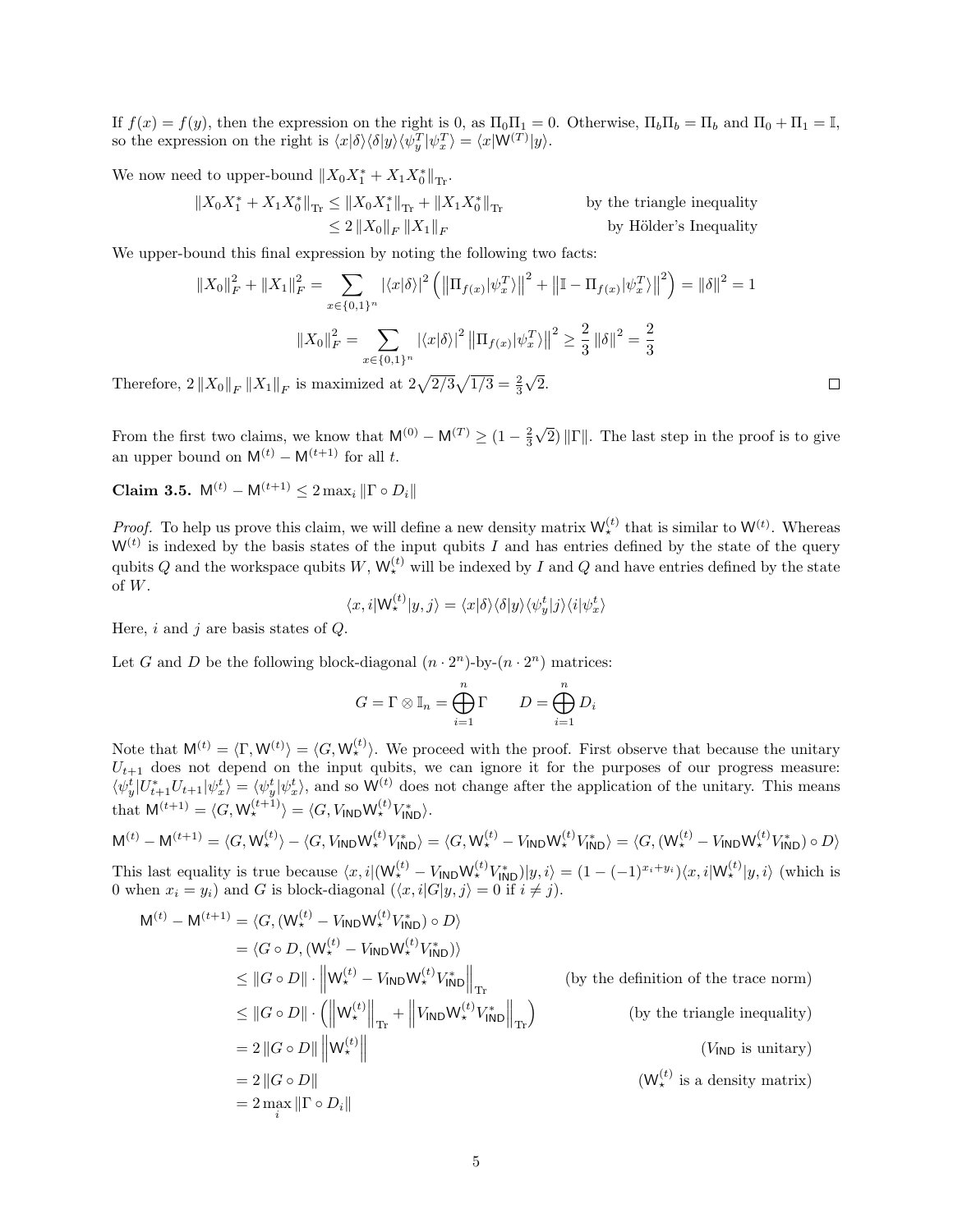In the above we used the following facts: the trace norm is invariant under conjugation with a unitary, the trace norm of a density matrix is 0, and the spectral norm of a block-diagonal matrix is the maximum of the spectral norms of the blocks.  $\Box$ 

Putting it all together, we have that a quantum query algorithm for f requires at least  $\frac{1-\frac{2}{3}\sqrt{2}}{2}$  $\frac{\frac{2}{3}\sqrt{2}}{2}$ Adv<sup> $\pm$ </sup>f =  $\Omega$ (Adv<sup> $\pm$ </sup> f) rounds.

### <span id="page-5-0"></span> $3.2$  Adv<sup> $\pm$ </sup> is a Lower Bound for the Square Root of Formula Size

The lower bound on  $\sqrt{\mathcal{L}(f)}$  using  $\mathsf{Adv}^{\pm}(f)$  makes use of the Karchmer-Wigderson game on f.

**Definition 3.6** ([\[KW90\]](#page-22-9)). Given a Boolean function f, the Karchmer-Wigderson game on f  $(KW(f))$  is a two-player communication game in which one party receives an input  $x \in f^{-1}(0)$ , one party receives an input  $y \in f^{-1}(1)$ , and the parties must collectively determine some coordinate i on which  $x_i \neq y_i$ .

A useful fact is that the minimum number of leaves in a De Morgan formula that computes a function  $f$ – denoted  $\mathcal{L}(f)$  – is exactly the minimum number of leaves in a communication protocol that successfully solves  $KW(f)$  – denoted  $C^P$ (KW $(f)$ ).

**Theorem 3.7** ([\[KW90\]](#page-22-9)).  $\mathcal{L}(f) = C^P(\text{KW}(f))$ 

We give a brief sketch of the proof.

*Proof (Sketch)*. Given a formula for  $f$ , we can use induction on the depth of the formula to produce a communication protocol for  $KW(f)$ . If the formula is a single leaf, then no communication is required (and so the protocol is also a single leaf). If the formula is the logical AND of two subformulae, then  $y$  must evaluate to 1 on both subformulae but x must evaluate to 0 on at least one, so the player holding x can report which. The parties continue with the protocol for that subformula, so the number of leaves in the communication protocol is (by induction) the sum of the number of leaves in the subformulae, which is just the number of leaves in the entire formula. A similar situation holds when the formula is the logical Or of two subformulae, but with the player holding y speaking.

A communication protocol for  $KW(f)$  can be used to construct a formula for f in an analogous fashion.  $\Box$ 

A communication protocol for KW(f) partitions  $f^{-1}(0) \times f^{-1}(1)$  into  $C^P$ (KW(f)) combinatorial rectangles, where each rectangle is *monochromatic* in terms of  $KW(f)$ : that is, each rectangle is associated with some i where  $x_i \neq y_i$  for all  $(x, y)$  in the rectangle. Let  $C^D(\text{KW}(f))$  be the minimum number of monochromatic combinatorial rectangles required to partition  $f^{-1}(0) \times f^{-1}(1)$ . Clearly,  $C^D(\text{KW}(f)) \leq C^P(\text{KW}(f))$ .

In order to prove Theorem [3.2,](#page-2-4) we will exploit two properties of the spectral norm. The first is that the spectral norm (indeed, any matrix norm) is monotone with respect to submatrices: if A is a submatrix of B, then  $||A|| \le ||B||$ . The second is that the *square* of the spectral norm is subadditive over rectangles. For a  $|X| \times |Y|$  matrix A and a combinatorial rectangle in  $X \times Y$ , let  $A_R$  be defined by:

$$
\langle x|A_R|y\rangle = \begin{cases} \langle x|A|y\rangle & (x,y) \in R\\ 0 & \text{otherwise} \end{cases}
$$

**Lemma 3.8** ([\[LLS06\]](#page-22-4)). If A is an  $|X| \times |Y|$  matrix and R partitions  $X \times Y$  into combinatorial rectangles, then  $||A||^2 \leq \sum_{R \in \mathcal{R}} ||A_R||^2$ .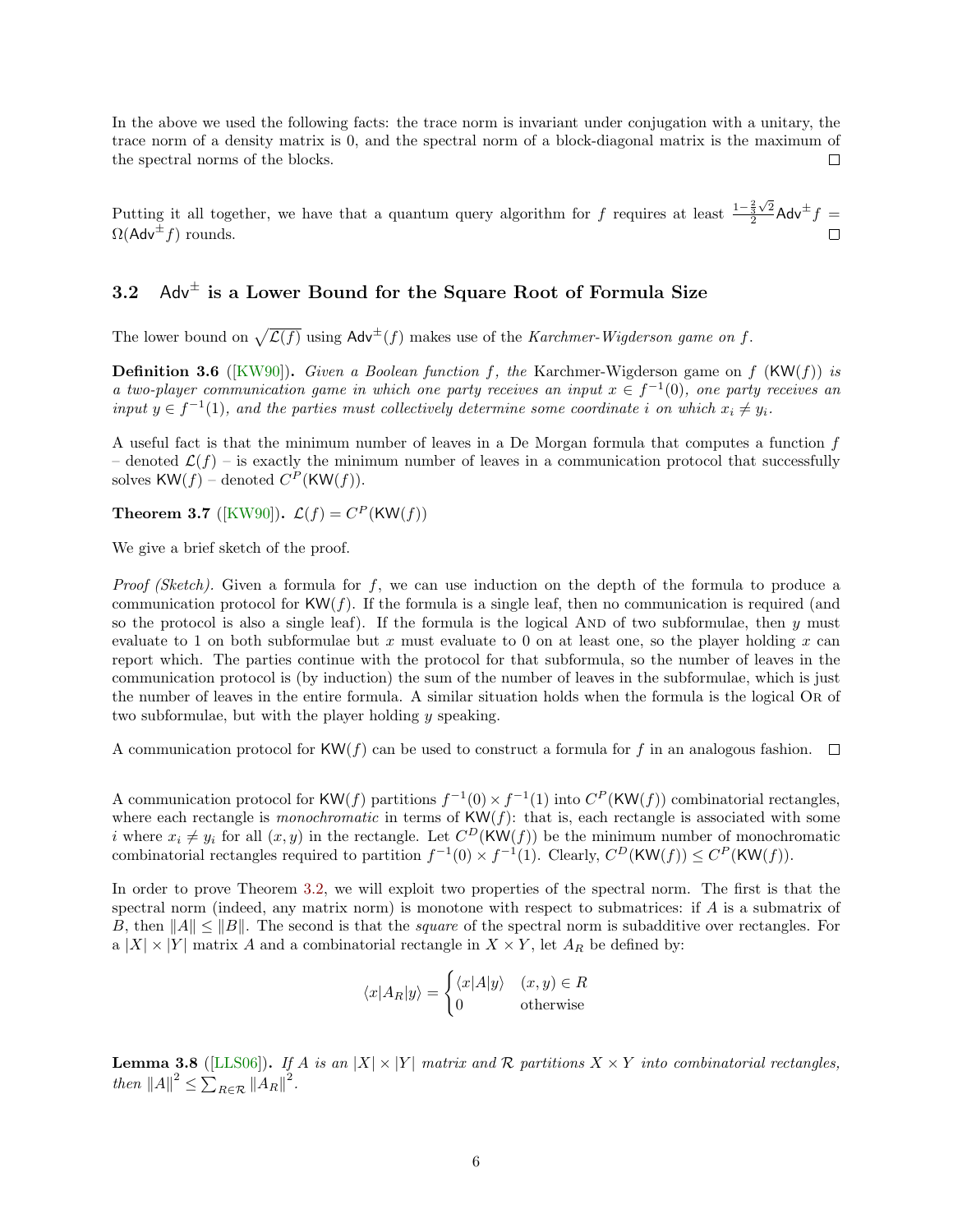*Proof.* Note that  $||A|| = \max_{u,v} |\langle u|A|v\rangle| / ||u\rangle|| ||v\rangle||$ . In the following, let  $|u\rangle$  and  $|v\rangle$  be the unit vectors that achieve the maximum in this expression.

For any  $R \in \mathcal{R}$  where  $R = X_R \times Y_R$  for  $X_R \subseteq X, Y_R \subseteq Y$ , define  $|u_R\rangle$  and  $|v_R\rangle$  as follows:

$$
\langle u_R | x \rangle = \begin{cases} \langle u | x \rangle & x \in X_R \\ 0 & \text{otherwise} \end{cases} \quad \langle v_R | y \rangle = \begin{cases} \langle v | y \rangle & y \in Y_R \\ 0 & \text{otherwise} \end{cases}
$$
  

$$
||A|| = |\langle u | A | v \rangle| = \left| \langle u | \left( \sum_{R \in \mathcal{R}} A_R \right) | v \rangle \right| = \left| \sum_{R \in \mathcal{R}} \langle u | A_R | v \rangle \right| = \left| \sum_{R \in \mathcal{R}} \langle u_R | A_R | v_R \rangle \right|
$$
  

$$
\leq \sum_{R \in \mathcal{R}} |\langle u_R | A_R | v_R \rangle| \leq \sum_{R \in \mathcal{R}} ||A_R|| ||u_R \rangle |||v_R \rangle|
$$
  

$$
\leq \left( \sum_{R \in \mathcal{R}} ||A_R||^2 \right)^{1/2} \left( \sum_{R \in \mathcal{R}} ||u_R \rangle|^2 ||v_R \rangle|^2 \right)^{1/2} \quad \text{(by the Cauchy-Schwarz inequality)}
$$

Note that the second term here simplifies:

$$
\sum_{R \in \mathcal{R}} ||u_R||^2 ||v_R||^2 = \sum_{R \in \mathcal{R}} \sum_{(x,y) \in R} (\langle u|x \rangle)^2 (\langle v|y \rangle)^2
$$

$$
= ||u||^2 ||v||^2 \quad \text{(as } \mathcal{R} \text{ partitions } X \times Y)
$$

To conclude, note that as  $|u\rangle$  and  $|v\rangle$  are unit vectors,  $||u\rangle^2||v\rangle|^2 = 1$ : therefore,  $||A|| \leq (\sum_{R \in \mathcal{R}} ||A_R||^2)^{1/2}$ and so  $||A||^2 \leq \sum_{R \in \mathcal{R}} ||A_R||^2$ .  $\Box$ 

Now we can prove Theorem [3.2.](#page-2-4)

Proof of Theorem [3.2.](#page-2-4) Let A be any  $f^{-1}(0) \times f^{-1}(1)$  matrix. Let  $\mathcal{R}_f$  be an optimal rectangle partition in terms of  $KW(f)$ .

$$
||A||^2 \le \sum_{R \in \mathcal{R}_f} ||A_R||^2 \le C^D(\text{KW}(f)) \cdot \max_{R \in \mathcal{R}_f} ||A_R||^2
$$

Let  $A_i$  be the  $f^{-1}(0) \times f^{-1}(1)$  matrix defined by:

$$
\langle x|A_i|y\rangle = \begin{cases} \langle x|A|y\rangle & x_i \neq y_i \\ 0 & \text{otherwise} \end{cases}
$$

Then  $A_R$  is a submatrix of  $A_i$ , so by the monotonicity with respect to rectangles:

$$
C^{D}(\text{KW}(f)) \cdot \max_{R \in \mathcal{R}_f} \|A_R\|^2 \le C^D(\text{KW}(f)) \cdot \max_{i \in [n]} \|A_i\|^2
$$

Rearranging, we get:

$$
\mathcal{L}(f) \ge C^D(\text{KW}(f)) \ge \max_{A \neq 0} \frac{\|A\|^2}{\max_i \|A_i\|^2}
$$

We conclude by taking the square root of the above expression and noting that for any matrix  $A \in f^{-1}(0) \times$  $f^{-1}(1)$ , letting A' be the matrix of the form  $A' = \begin{bmatrix} 0 & A \\ A^* & 0 \end{bmatrix}$ , we have that  $A'$  is an adversary matrix for  $f$  $A^*$  0 and  $||A'|| = ||A||$ , so maximizing over matrices A on the right-hand side is equivalent to maximizing over adversary matrices  $A'$ .  $\Box$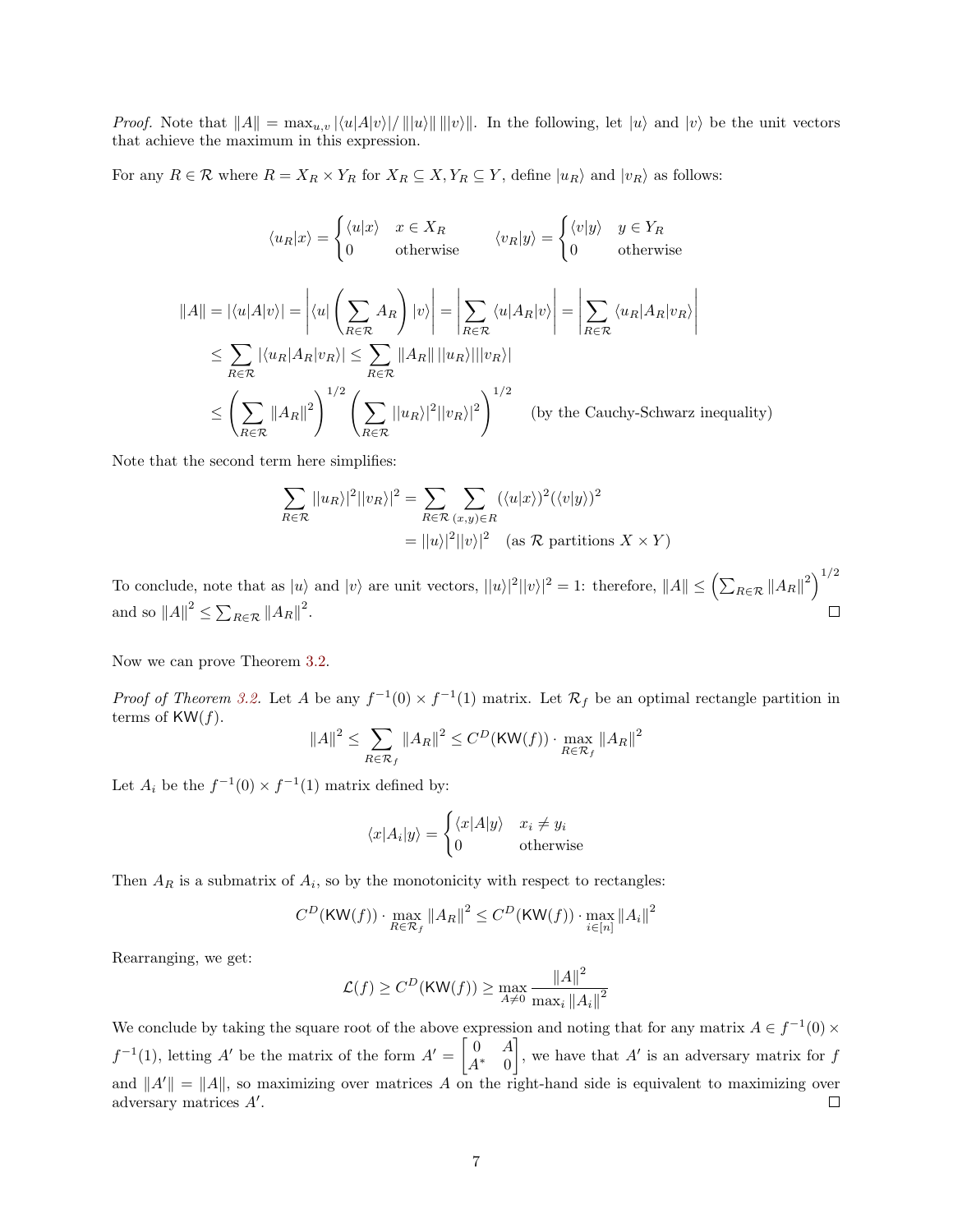#### <span id="page-7-0"></span>4 Span Programs

Given a function  $f$ , we will define a span program and a variant known as the canonical span program for f. Using SDP duality, we show that a complexity measure of the canonical span program, known as the witness size, is equivalent to the general adversary bound of f.

**Definition 4.1.** (Span Programs,  $[KW93]$ .) A span program  $P_f$  for a n-ary boolean function f consists of a matrix  $A \in \mathbb{L}(\mathbb{C}^I, \mathbb{C}^{[m]})$  and a target vector  $|t\rangle \in \mathbb{C}^{[m]}$ , where I is the disjoint union of  $2n$  index sets  $I_{1,0}, I_{1,1}$ ,  $\ldots, I_{n,0}, I_{n,1}$  one for each setting of each entry of a boolean string  $s \in \{0,1\}^n$ . Given  $s, \Pi(s) \in \mathbb{L}(\{0,1\}^T)$ is the diagonal matrix whose diagonal entry  $(j, b) \times (j, b)$  indicates  $s_j = b$  i.e.

<span id="page-7-3"></span>
$$
\Pi(s) = \mathbb{I} - \sum_{j \in [n]} |j, \overline{s}_j\rangle\langle j, \overline{s}_j|.
$$
\n(1)

The span program  $P_f$  evaluates to false if there exists a negative witness  $|y\rangle \in \mathbb{C}^{[m]}$  i.e.  $\langle y|A\Pi(s) = 0$  but  $\langle y|t \rangle > 0$ ; without loss of generality assume that  $\langle y|t \rangle = 1$  by scaling. Conversely,  $P_f$  evaluates to true if there exists a positive witness  $|z\rangle \in \mathbb{C}^I$  i.e.  $|t\rangle$  is in the span of  $A\Pi(s)$  and  $A\Pi(s)|z\rangle = |t\rangle$ .

For inputs which evaluate to true on  $P_f$ , i.e.  $x \in F_1$  for which there exists  $|z\rangle$  such that  $A\Pi(x)|z\rangle = |t\rangle$ , let  $\text{wsize}(P_f, x) = ||z||^2$ . For inputs which evaluate to false on  $P_f$ , i.e.  $w \in F_0$  for which there exists  $|y\rangle$  such that  $\langle y|A\Pi(w) = 0$  and  $\langle y|t \rangle = 1$  $\langle y|t \rangle = 1$ , let wsize $(P_f, w) = ||\langle y|A||^2$ . The witness size of  $P_f$  is then

$$
\text{wsize}(P_f) = \max_{s \in \{0,1\}^n} \text{wsize}(P_f, s).
$$

**Example 4.2.** In the following we consider the span programs for several simple functions. Note that there can be many different span programs for the same function. All omitted column index sets are assumed to be empty.

1. For the n-ary logical or function,  $OR_n$ , let  $|t\rangle = [1]$  and

$$
A = \begin{bmatrix} I_{1,1} & I_{2,1} & \cdots & I_{n-1,1} & I_{n,1} \\ 1 & 1 & \cdots & 1 & 1 \end{bmatrix}.
$$

Observe that wsize( $P_{OR_n}$ ) =  $\max_{s \in \{0,1\}^n}$  wsize( $P_{OR_n}, s$ ) =  $n^2$  is achieved by the input string s =  $[0, ...0]^\top$  with the witness  $|y\rangle = [1]$ .

2. For the parity function  $\oplus_2$ , let  $|t\rangle = [1,1]^\top$  and

$$
A = \begin{bmatrix} I_{1,0} & I_{1,1} & I_{2,0} & I_{2,1} \\ 1 & 0 & 1 & 0 \\ 0 & 1 & 0 & 1 \end{bmatrix}.
$$

Observe that wsize  $(P_{\oplus_2}) = 2$ . This can be achieved by a string which evaluates to false e.g.  $w = 00$  with witness  $|y\rangle = [0,1]^\top$  and  $\text{wsize}(P_{\bigoplus_2}, w) = |||y\rangle A||^2$  or by a string which evaluates to true e.g.  $x = 01$ with witness  $|z\rangle = [1, 1]^{\top}$  and wsize $(P_{\oplus_2}, w) = |||z\rangle||^2$ .

#### <span id="page-7-1"></span>4.1 Canonical Span Programs

In order to relate the complexity of the span program of a given function  $f$  to its query complexity, we put it in canonical span program form. Every span program can be transformed into a canonical span program with at most a polynomial blow-up in size [\[KW93\]](#page-22-7).

<span id="page-7-2"></span><sup>&</sup>lt;sup>1</sup>Note that this value is equivalent to  $\|z|A(\mathbb{I} - \Pi(w))\|$  by the first condition.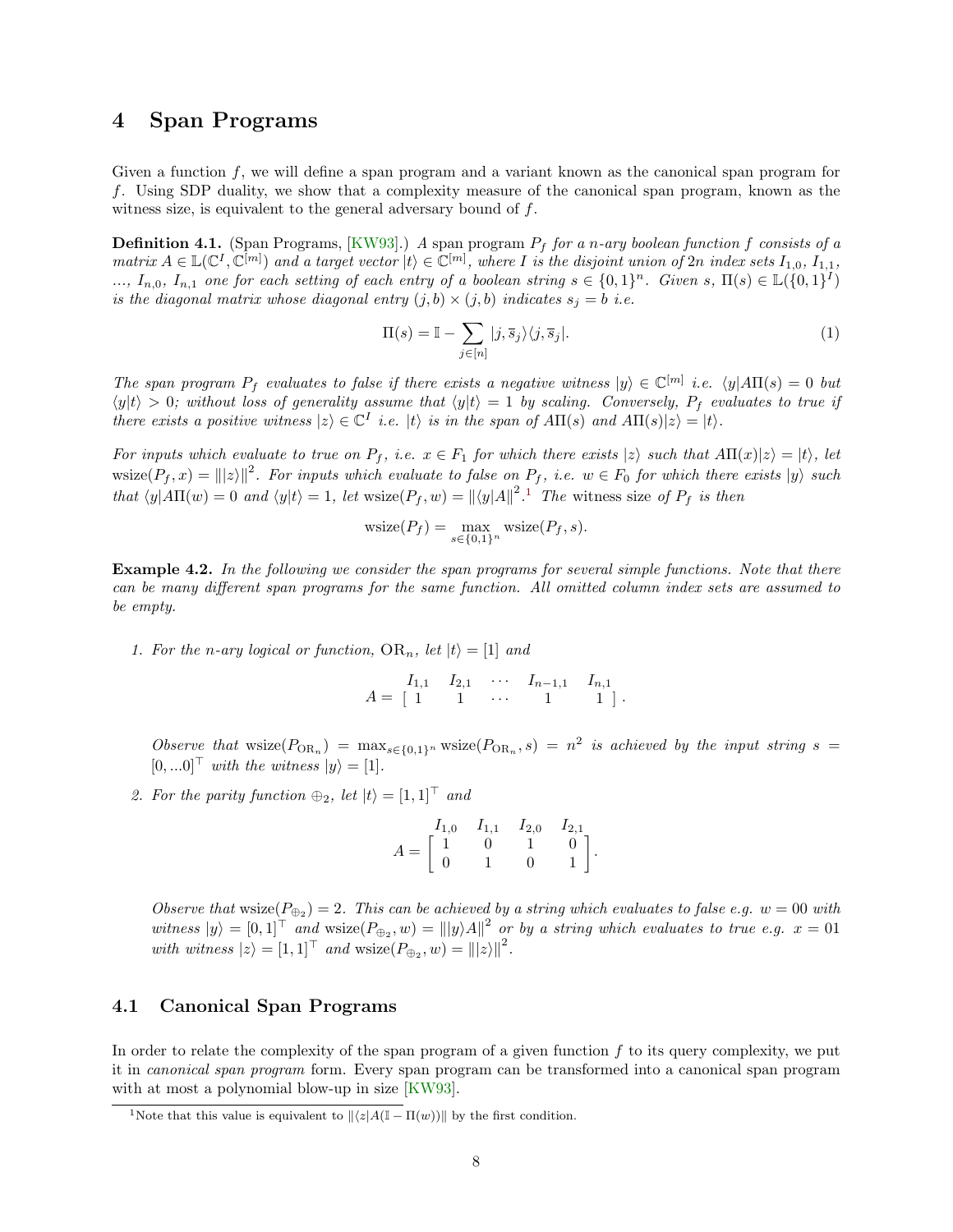**Definition 4.3.** (Canonical Span Program.) The input matrix A and target vector  $|t\rangle$  of the canonical span program will be as follows. Define  $|t\rangle \in \mathbb{C}^{F_0}$  to be a scalar multiple of the all ones vector. Let  $A \in \mathcal{L}(\mathbb{C}^I, \mathbb{C}^{F_0})$ where  $I = [n] \times \{0,1\} \times [m]$  for a yet-to-be-determined m. Each row of A corresponds to an input w evaluating to zero on f. Divide this row further into 2n row vectors of length m one for each setting of each entry in the input. In the following, if  $w_j = b$ , then denote each length-m vector corresponding to  $I_{j,b}(w)$  by  $|v'_{w,j}\rangle$ and corresponding to  $I_{j,\overline{b}}$  by  $|v_{w,j}\rangle$ .

Define  $|v'_{w,j}\rangle$  to be the all zeroes vector for all  $w \in F_0$  and  $j \in [m]$ . Observe that  $|t\rangle$  cannot be in the span of  $A\Pi(w)$  since the row of  $A\Pi(w)$  corresponding to w consists entirely of zeros. Further, since the indicator vector  $|w\rangle \in \mathbb{C}^{F_0}$  for w is a witness for  $A$ ,<sup>[2](#page-8-1)</sup>

$$
\text{wsize}(P_f, w) = ||\langle w|A||^2 = \sum_{j \in [n]} |||v_{w,j}\rangle||^2.
$$

Each  $x \in F_1$  will be assign an input vector of length mn. These will not appear in A, but will be used to ensure that the vectors  $|v_{w,j}\rangle$  in A satisfy certain constraints. Each vector will be divided into n length m vectors corresponding to the n entries of x. These will be denoted by  $|v_{x,j}\rangle$ . Since  $|t\rangle$  needs to be in the span of  $A\Pi(x)$ , we require that for all  $w \in F_0$ ,  $\sum_{w_j\neq x_j}\langle v_{w,j}|v_{x,j}\rangle = 1$ . Observe that the witness size is again of the form

$$
\text{wsize}(P_f, x) = \sum_{j \in [n]} |||v_{x,j}\rangle||^2.
$$

The smallest m for which there exists such vectors  $|v_{w,j}\rangle$  and  $|v_{x,j}\rangle$  will suffice.

In the following let  $W$  be the witness size of the canonical span program.

<span id="page-8-2"></span>**Example 4.4.** The canonical span program for  $\oplus_2$  is as follows. Let the target vector be  $|t\rangle = c[1,1]^T$  where **Example 4.4.** The canonical span program for  $\bigoplus_2$  is as follows. Let the target vector be  $|t\rangle = c[1,1]$  where  $c = 1/(3\sqrt{W})$ . Then for  $\{w_1 = 00, w_2 = 11\} = F_0$  with vector  $\langle w_{w_i,j} | \in \mathbb{C}^{[m]}$  corresponding to the vector of the  $j<sup>th</sup>$  bit of  $w<sub>i</sub>$ , we have

$$
A = \begin{bmatrix} I_{1,0} & I_{1,1} & I_{2,0} & I_{2,1} \\ 0 & \langle v_{w_1,1} | & 0 & \langle v_{w_1,2} | \\ \langle v_{w_2,1} | & 0 & \langle v_{w_2,2} | & 0 \end{bmatrix} \begin{bmatrix} w_1 = 00 \\ w_2 = 11 \end{bmatrix}
$$

Further, to each string  $x_i$  in  $\{x_1 = 10, x_2 = 01\} = F_1$  we assign a vector  $|x_i\rangle = [|v_{x_i,1}\rangle, |v_{x_i,2}\rangle]^T$  where  $|v_{x_i,j}\rangle \in \mathbb{C}^{[m]}$  corresponds to the length m vector of the j<sup>th</sup> bit of  $x_i$ . Note that  $m=1$  suffices, since the matrix A where

$$
A = \begin{bmatrix} I_{1,0} & I_{1,1} & I_{2,0} & I_{2,1} \\ 0 & 1 & 0 & 1 \\ 1 & 0 & 1 & 0 \end{bmatrix} \begin{array}{l} w^{(1)} = 00 \\ w^{(2)} = 11 \end{array}
$$

and the pair of vectors  $|x_1\rangle = |x_2\rangle = [1,1]^{\top}$  satisfies the condition  $\sum_{w_j \neq x_j} \langle v_{w,j} | v_{x,j} \rangle = 1$ .

### <span id="page-8-0"></span>4.2  $\,$  The Dual of Adv $^{\pm}$  is Span Program Witness Size

From the canonical span program above we write the witness size as the following optimization problem:

$$
\text{wsize}(P_f) = \min_{\{|v_{x,j}\rangle\}} \max_{s \in \{0,1\}^n, j \in [n]} \| |v_{s,j}\rangle \|^2
$$

<span id="page-8-1"></span><sup>&</sup>lt;sup>2</sup>Since  $\langle w|t \rangle = 1$  while  $\langle w|A\Pi(w) = 0$ .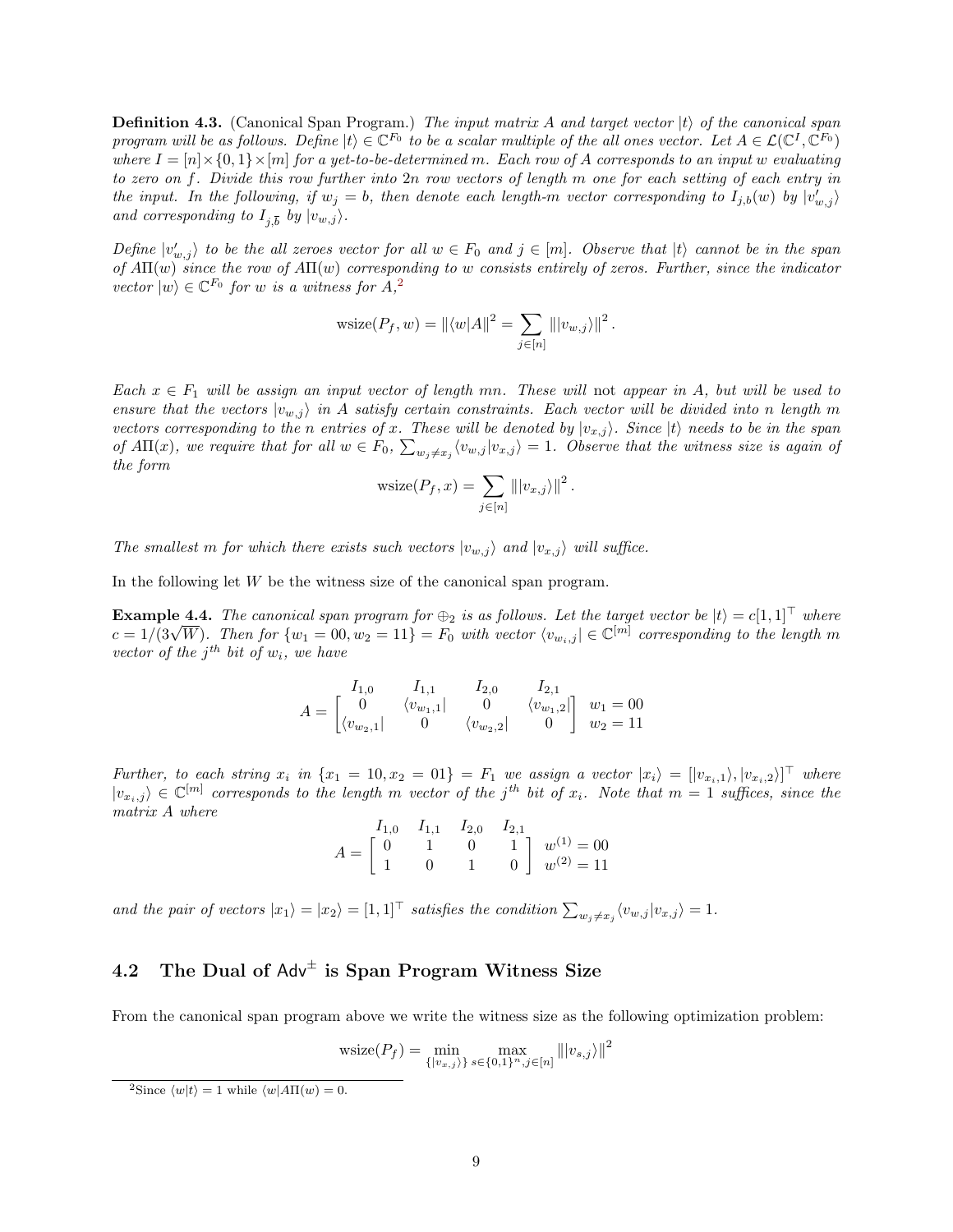subject to the constraint that for all pairs  $(w, x) \in F_0 \times F_1$ ,  $\sum_{w_j \neq x_j} \langle v_{w,j} | v_{x,j} \rangle = 1$ . Let X be a positive semi-definite (PSD) matrix such that entry  $\langle w, i|X|x, j \rangle = \langle v_{w,i}|v_{x,j} \rangle$  for all  $w \in F_0$  and  $x \in F_1$ . Write wsize( $P_f$ ) as the following equivalent semi-definite program (SDP)

$$
\text{wsize}(P_f) = \min_{X \succeq 0} \max_{s \in \{0,1\}^n} \sum_{j \in [n]} \langle s, j | X | s, j \rangle
$$

subject to the constraint that for all  $(x, w) \in F_0 \times F_1$ ,  $\sum_{w_j \neq x_j} \langle w, j | X | x, j \rangle = 1$ .

We will turn the above SDP into the general adversarial bound. First introduce a variable  $\xi$  in order to eliminate the inner maximization function. For adversary matrix  $\Gamma$  let  $\Gamma_j = \Gamma \circ D_j$ .

$$
\text{wsize}(P_f) = \sum_{\substack{\forall (w,x) \in F_0 \times F_1 : \sum_{w_j \neq x_j} (w,j) \mid X | x,j \rangle = 1, \\ \forall s \in \{0,1\}^n : \xi \geq \sum_{j \in [n]} (s,j) \mid X | s,j \rangle}} \xi
$$
\n
$$
= \max_{\substack{\beta_{\alpha} \geq 0, \\ \sum_{\beta} \beta_{\beta} \mid s \rangle \langle s| \geq \sum_{w,x \in F_0 \times F_1, w_j \neq x_j} \alpha_{w,x} | w \rangle \langle x |}} \xi
$$
\n
$$
= \max_{\substack{\beta_{\alpha} \geq 0, \\ \sum_{\beta} \beta_{\beta} = 1, \\ \sum_{\delta \in \{0,1\}^n} |\delta' \rangle \langle s' | \geq \sum_{w,x \in F_0 \times F_1, w_j \neq x_j} \alpha_{w,x} | w \rangle \langle x |}} \xi
$$
\n
$$
= \max_{\substack{\alpha_{w,x} \geq 0, \\ \alpha_{w,x} \geq 0, \\ \sum_{\beta \geq 0, \\ \sum_{\beta} \beta_{\beta} = 1, \\ \sum_{\beta \in \{0,1\}^n} |\delta' \rangle \langle s' | \geq \sum_{w,x \in F_0 \times F_1, w_j \neq x_j} \frac{\alpha_{w,x}}{\sqrt{\beta_w \beta_x}} | w' \rangle \langle x' |}} \xi
$$
\n
$$
= \max_{\substack{\alpha'_{w,x} \geq 0, \\ \sum_{\beta \geq 0, \\ \sum_{\beta} \beta_{\beta} = 1, \\ \sum_{\beta \in \{0,1\}^n} |\delta' \rangle \langle s' | \geq \sum_{w,x \in F_0 \times F_1, w_j \neq x_j} \alpha'_{w,x} | w' \rangle \langle x' |}} \xi
$$
\n
$$
= \max_{\substack{\beta_{\alpha} \geq 0, \\ \sum_{\beta} \beta_{\beta} = 1, \\ |\beta_{\beta} = \sqrt{\beta_{\alpha}}, \|\beta_{\beta}| = 1, \\ |\beta_{\beta} = \sqrt{\beta_{\alpha}}, \|\beta_{\beta}| = 1, \\ |\beta_{\beta} = \sqrt{\beta_{\alpha}}, \|\beta_{\beta}| = 1, \\ |\beta_{\beta} = \sqrt{\beta_{\alpha}}, \|\beta_{\beta}| =
$$

 $\|\Gamma_i\|\leq 1$ 

#### <span id="page-9-0"></span>4.3 Span Programs as Graphs

The canonical span program matrix  $A$  of  $f$  can be transformed into the biadjacency matrices of two bipartite graphs. These graphs capture the evaluation of a string s on  $f$  [\[Rei10;](#page-22-10) [Rei11;](#page-22-6) [RS12\]](#page-22-11). Let  $B_{G(s)} \in \mathbb{C}^{(F_0 \cup I') \times (\{\mu_0\} \cup I)}$  and  $B_{G'(s)} \in \mathbb{C}^{(F_0 \cup I') \times I}$  be the true and false biadjacency matrices corresponding to the bipartite graph  $G$  of the span program respectively. In particular,

<span id="page-9-2"></span>
$$
B_{G(s)} = \begin{bmatrix} \mu_0 & I \\ \n\begin{bmatrix} t \end{bmatrix} & A \\ \n0 & \overline{\Pi}(s) \end{bmatrix} & F_0 \qquad B_{G'(s)} = \begin{bmatrix} I \\ \overline{\Pi}(s) \end{bmatrix} & F_0 \\ I' \qquad (8)
$$

where  $|t\rangle$  and A are defined as

<span id="page-9-1"></span>
$$
|t\rangle = \frac{1}{3\sqrt{W}} \sum_{w \in F_0} |w\rangle \text{ and } A = \sum_{w \in F_0, j \in [n]} |w\rangle\langle j, \overline{w}_j| \otimes |v_{w,j}\rangle \tag{9}
$$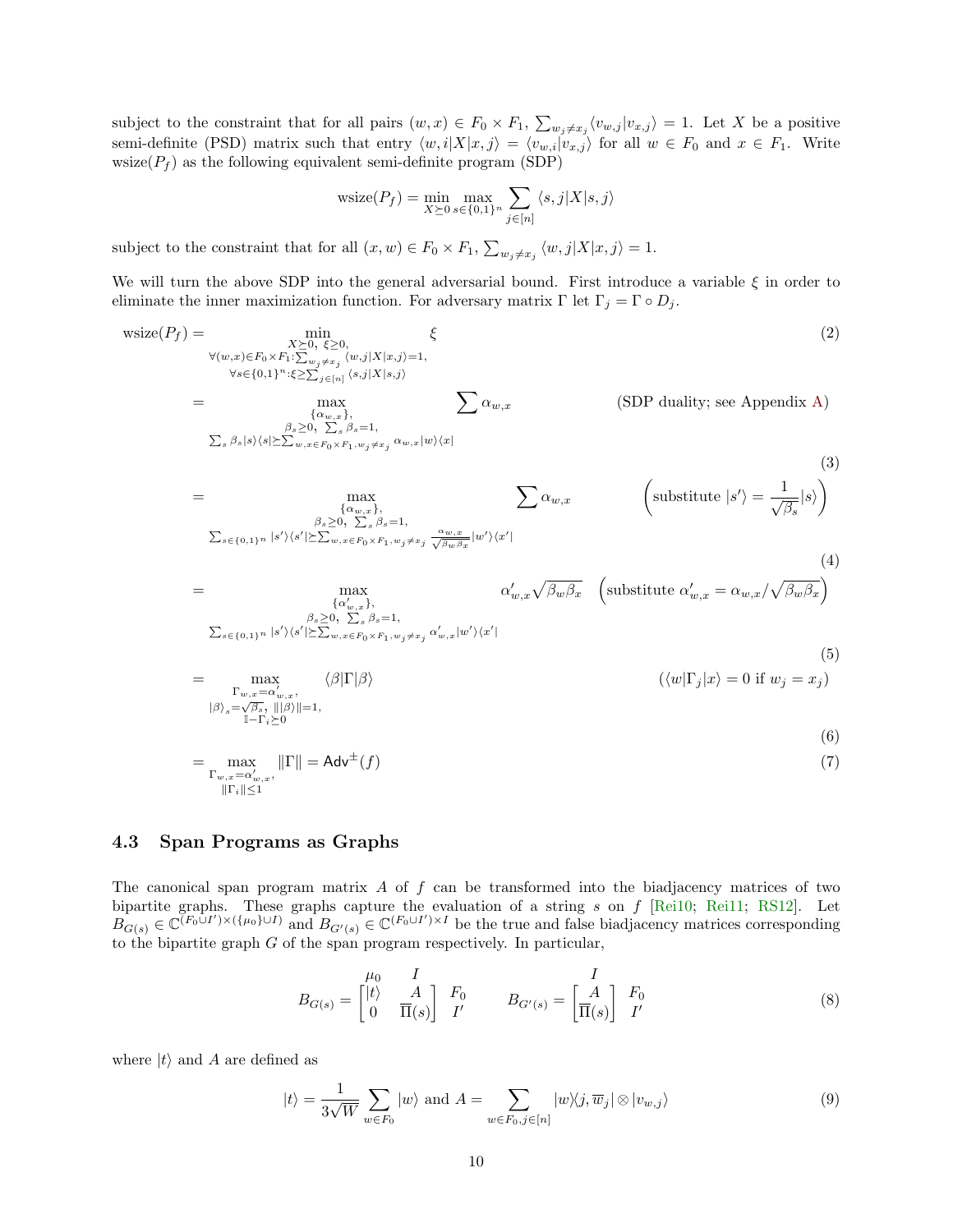and  $\overline{\Pi}(s) = \mathbb{I} - \Pi(s) \in \mathbb{L}(\mathbb{C}^{I})$  where  $\Pi(s)$  is defined in Equation [1.](#page-7-3)

Matrix-vector products  $B_{G(s)}|\psi\rangle$  and  $B_{G'(s)}^*|\psi'\rangle$  can be interpreted as operating on the sets of column vectors separately. That is, let  $|\psi\rangle = |\psi_1\rangle + |\psi_2\rangle$  where  $|\psi_1\rangle := \alpha |0\rangle$  operates on column  $\mu_0$  and  $|\psi_2\rangle$  operates on columns I. Similarly, let  $|\psi'\rangle = |\psi'_1\rangle + |\psi'_2\rangle$  where  $|\psi'_1\rangle$  and  $|\psi'_2\rangle$  operates on columns  $F_0$  and I'.

Example 4.5. Let us turn the canonical span program of the parity function, shown in Example [4.4,](#page-8-2) into its corresponding bipartite graphs. The matrices  $B_{G(x)}$  and  $B_{G'(w)}$  are then defined as follows for strings  $x = 10$  and  $w = 00$  which evaluates to true and false respectively on  $\oplus$ .

$$
B_{G(x)} = \begin{bmatrix} \begin{matrix} 1 & 0 & 1 & 0 & 1 \\ 1 & 1 & 0 & 1 & 0 \\ 0 & 1 & 0 & 0 & 0 \\ 0 & 0 & 0 & 0 & 0 \\ 0 & 0 & 0 & 0 & 0 \\ 0 & 0 & 0 & 0 & 1 \end{matrix} & I' & \qquad \qquad B^*_{G'(w)} = \begin{bmatrix} F_0 & & & I' \\ 1 & 0 & 0 & 0 & 0 \\ 1 & 0 & 0 & 1 & 0 & 0 \\ 0 & 1 & 0 & 0 & 0 & 0 \\ 1 & 0 & 0 & 0 & 0 & 1 \end{bmatrix} & I \; .
$$

These corresponds to the bipartite graphs shown Figure [1](#page-10-0) and Figure [2.](#page-10-1)



<span id="page-10-0"></span>Figure 1: The bipartite graphs corresponding to the true biadjacency matrix. All unmarked edges have weight one. The matix vector product  $B_{G(x)}|\phi\rangle$  is equivalent to assigning weights to the open dots in the picture. In order to find an eigenvalue zero eigenvector  $|\phi\rangle$  of  $B_{G(x)}$ , the assignment of weights must ensure the neighbours of every solid dot sums to zero. Observe that  $B_{G(x)}$ , with  $\oplus(x) = 1$ , has an eigenvalue zero eigenvector while  $B_{G(w)}$ , with  $\oplus(w) = 0$ , does not.



<span id="page-10-1"></span>Figure 2: The bipartite graphs corresponding to the false biadjacency matrix. As opposed to the above,  $B_{G'(x)}$ , with  $\oplus(x) = 1$ , does not have an eigenvalue zero eigenvector while  $B_{G'(w)}$ , with  $\oplus(w) = 0$ , does.

<span id="page-10-2"></span>**Lemma 4.6.** (Spectral Gap of Eigenvalue Zero Eigenvectors.) If  $f(x) = 1$ , then the vector

$$
|\psi\rangle = |\psi_1\rangle + |\psi_2\rangle
$$
 where  $|\psi_1\rangle = -3\sqrt{W}|0\rangle$  and  $|\psi_2\rangle = \sum_{j \in [n]} |j, x_j\rangle \otimes |v_{x,j}\rangle$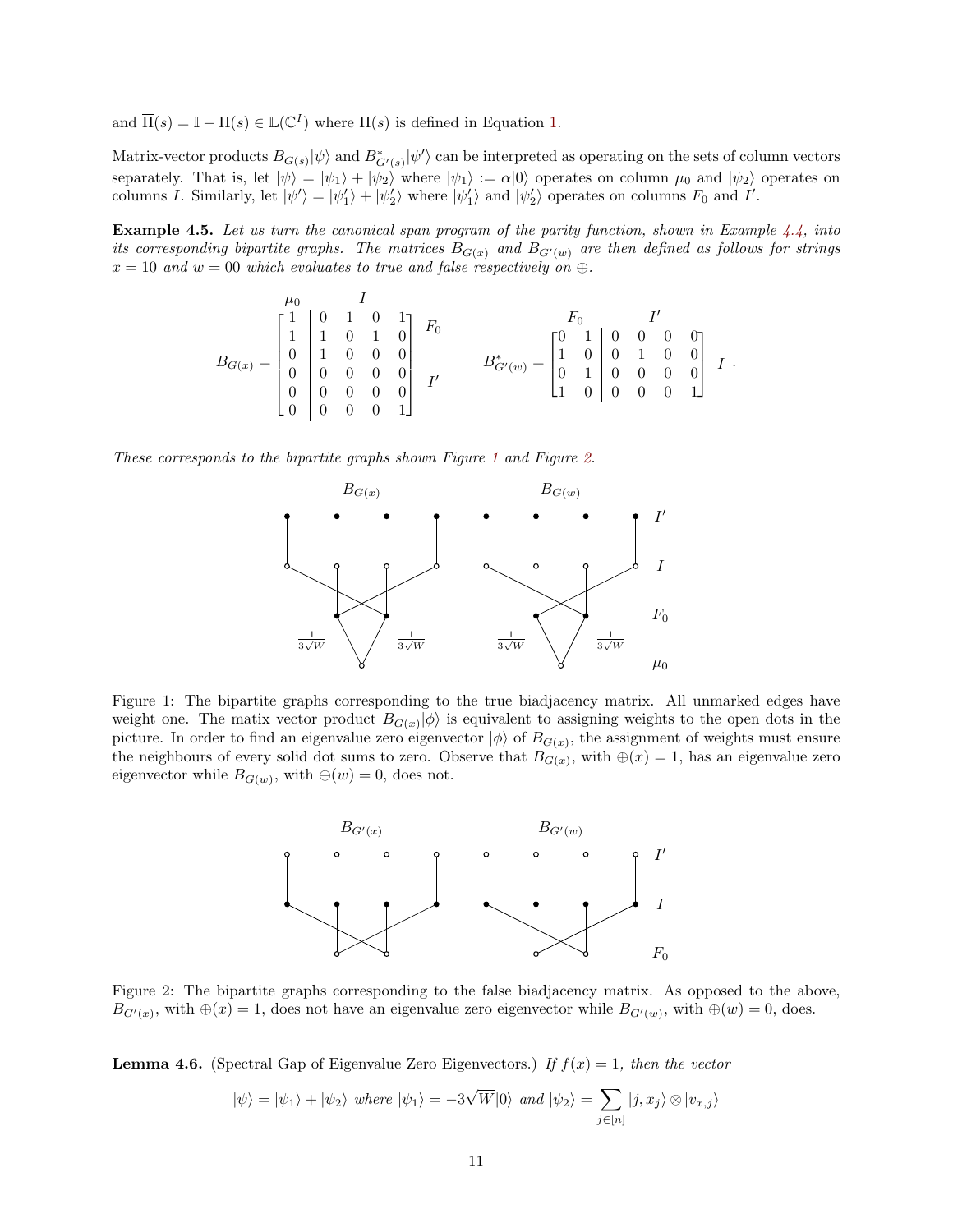is an eigenvalue zero eigenvector of  $B_{G(x)}$ . Further,  $|\psi\rangle$  satisfies  $|\langle 0|\psi\rangle|^2 \geq 9 |||\psi\rangle||^2 / 10$ .

If instead  $f(w) = 0$ , then the vector

$$
|\psi'\rangle=|\psi'_1\rangle+|\psi'_2\rangle \ where \ |\psi'_1\rangle=-|w\rangle \ and \ |\psi'_2\rangle=\sum_{j\in[n]}|j,\overline{w}_j\rangle\otimes|v_{w,j}\rangle
$$

is an eigenvalue zero eigenvector of  $B_{G'(w)}$ . Further,  $|\psi'\rangle$  satisfies  $|\langle t|\psi'\rangle|^2 \ge |||\psi\rangle||^2 / (9W(W+1)).$ 

*Proof.* Let  $x \in F_1$  and  $w \in F_0$ . Observe that  $B_{G(x)}|\psi_1\rangle$  is the vector with  $|F_0|$  non-zero entries followed by |I' zeros. Since  $f(x) = 1$ , there exists a linear combination of the columns of A which sum to |t}. Choosing this set of columns will also ensure that the rows indexed by  $I'$  sum to zero as an entry of  $|\psi_2\rangle$  is non-zero only when the associated column of  $\overline{\Pi}(x)$  is. Further  $|\langle 0|\psi\rangle|^2 = |||\psi_1\rangle||^2 = 9W$ , while  $\|\psi\|^2 = \| |\psi_1\rangle|^2 + \| |\psi_2\rangle|^2 = 9W + W$  by definition. Similarly, observe that  $B^*_{G'(w)}|\psi_1\rangle$  multiplies the column associated with w among the rows of A by negative one, while  $B^*_{G'(w)}|\psi_2\rangle$  is exactly this same column. Further,  $|\langle t | \psi' \rangle|^2 = 1/(9W)$  and  $|||\psi'\rangle||^2 = |||\psi'_1\rangle||^2 + |||\psi'_2\rangle||^2 = 1 + W$ .  $\Box$ 

### <span id="page-11-0"></span>5 Optimal Quantum Query Algorithms for Span Programs

Let  $|t\rangle$  and A, as shown in Equation [9,](#page-9-1) be the matrix of the canonical span program. Further let G be the associated bipartite graph with biadjacency matrix  $B<sub>G</sub>$  and adjacency matrix  $A<sub>G</sub>$  as follows

<span id="page-11-1"></span>
$$
B_G = \begin{bmatrix} \mu_0 & I \\ |t\rangle & A \end{bmatrix} \quad F_0 \quad \text{and} \quad A_G = \begin{bmatrix} F_0 & \mu_0 & I \\ 0 & |t\rangle & A \\ A^* & 0 & 0 \end{bmatrix} \quad \begin{matrix} F_0 \\ \mu_0 \\ \mu_0 \end{matrix} \tag{10}
$$

Let  $\Delta \in \mathbb{L}(\mathbb{C}^{F_0 \cup \{\mu_0\} \cup I})$  be the orthogonal projection onto the span of all eigenvalue zero eigenvectors of  $A_G$ . For a string  $s \in \{0,1\}^n$ , let  $\Pi_s \in \mathbb{L}(\mathbb{C}^{F_0 \cup \{\mu_0\} \cup I})$  be

$$
\Pi_s = \mathbb{I} - \sum_{j \in [n], k \in [m]} |j, \overline{s}_j, k\rangle \langle j, \overline{s}_j, k|.
$$

The graph  $G(s)$  has biadjacency matrix  $B_{G(s)}$  (from Equation [8\)](#page-9-2) and adjacency matrix  $A_{G(s)}$ .

<span id="page-11-2"></span>
$$
B_{G(s)} = \begin{bmatrix} \mu_0 & I & & F_0 & I' & \mu_0 & I \\ \lvert t \rvert & A & A \\ 0 & \overline{\Pi}(s) & I' & \end{bmatrix} \begin{bmatrix} F_0 & I' & \mu_0 & I \\ \n\Gamma_0 & 0 & \lvert t \rvert & A \\ \n\Gamma_0 & 0 & 0 & \overline{\Pi}(s) \\ \n\Gamma_0 & 0 & 0 & 0 \\ \n\Gamma_1 & 0 & 0 & 0 \end{bmatrix} \begin{bmatrix} F_0 & I' & \mu_0 & I \\ \n\Gamma_0 & 0 & 0 & \overline{\Pi}(s) \\ \n\Gamma_0 & 0 & 0 & I \end{bmatrix} \tag{11}
$$

Note that  $A_{G(s)} \in \mathbb{L}(\mathbb{C}^{F_0 \cup I' \cup \{\mu_0\} \cup I})$  contains  $A_G$  and the additional vertices of I'. Further  $\mathbb{I} - \Pi_s \in$  $\mathbb{L}(\mathbb{C}^{F_0\cup\{\mu_0\}\cup I})$  contains  $\overline{\Pi}(s) \in \mathbb{L}(\mathbb{C}^I)$  as a subgraph and is everywhere else all zeros.

Define  $U_s \in \mathbb{L}(\mathbb{C}^{F_0 \cup \{\mu_0\} \cup I})$  as

$$
U_s = (2\Pi_s - \mathbb{I})(2\Delta - \mathbb{I}),
$$

the matrix which reflects a vector across  $\Delta$  then across  $\Pi_s$ . Observe that  $\Delta$  is independent of the input s, while  $\Pi_s$  requires one query of the quantum f-oracle. The following are three different quantum query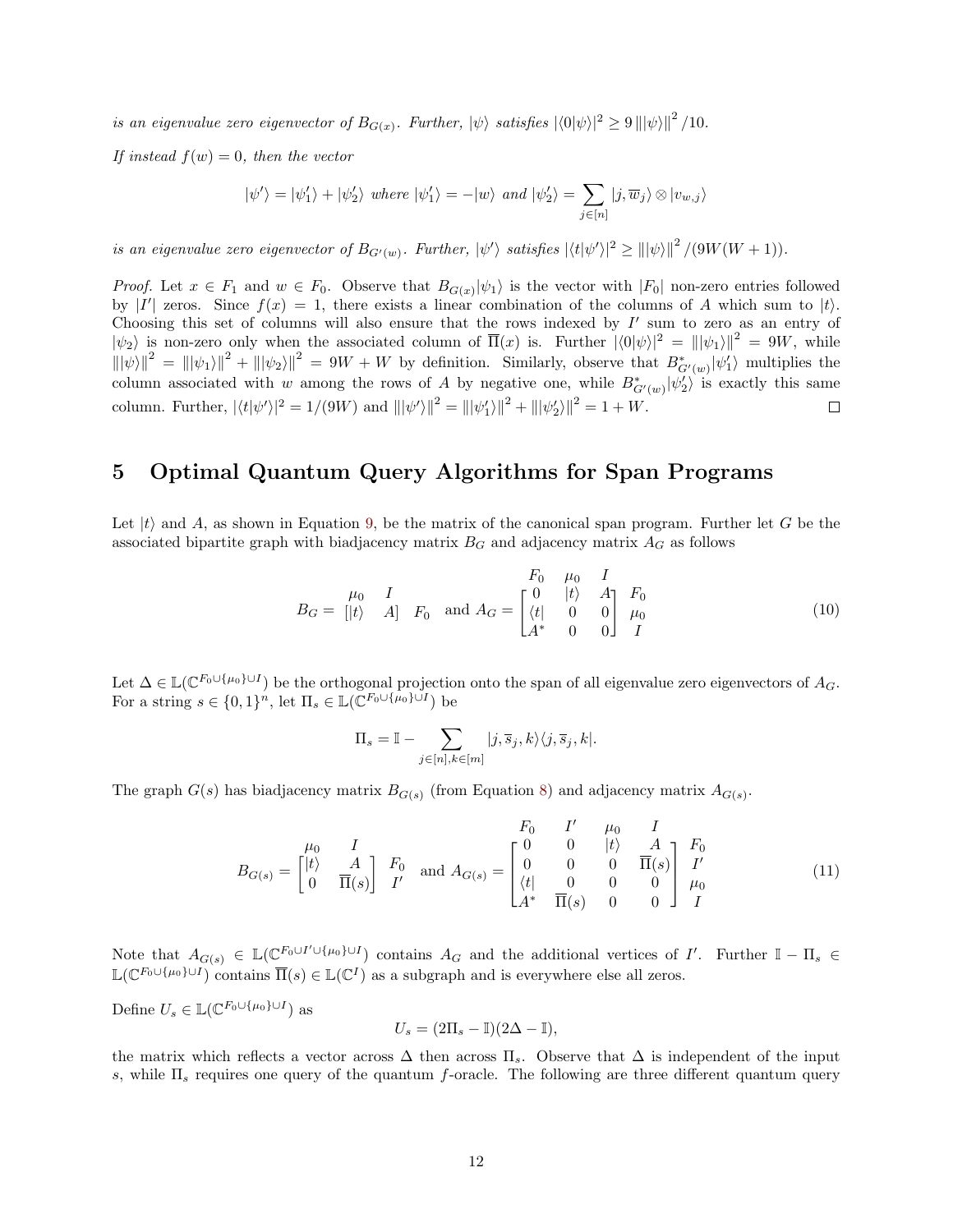algorithms which computes  $f(s)$  with query complexity W.

Algorithm 1: Phase Estimation

<span id="page-12-4"></span>Initialize state  $|0\rangle \in \mathbb{C}^{F_0 \cup \mu_0 \cup I}$  $\delta_p \leftarrow \frac{1}{100W}$  $\delta_e \leftarrow \frac{1}{10}$ Run phase estimation on  $U_s$  with precision  $\delta_p$  and error  $\delta_e$ Return 1 if phase estimation returns zero, otherwise return 0

#### Algorithm 2: Quantum Search

<span id="page-12-5"></span>Initialize state  $|+\rangle \otimes |0\rangle \in \mathbb{C}^2 \otimes \mathbb{C}^{F_0 \cup \mu_0 \cup I}$  $T \leftarrow$ random integer in  $\{1, ..., \lceil 100W \rceil\}$ Apply  $|0\rangle\langle 0| \otimes \mathbb{I} + |1\rangle\langle 1| \otimes U_x^T$  to initial state Measure the first qubit in the Hadamard basis Return 1 if the value is  $|+\rangle$ , otherwise return 0

| Algorithm 3: Quantum Search without Register |  |  |  |  |  |
|----------------------------------------------|--|--|--|--|--|
|----------------------------------------------|--|--|--|--|--|

<span id="page-12-1"></span>Initialize state  $|0\rangle \in \mathbb{C}^{F_0 \cup \mu_0 \cup I}$  $T \leftarrow$ random integer in  $\{1, ..., [100W]\}$ Apply  $U_x^T$  to  $|0\rangle$ Measure  $U_x^T|0\rangle$  in the standard basis Return 1 if the value is  $|0\rangle$ , otherwise return 0

We will omit the analysis for Algorithm [3](#page-12-1) here as is quite complex and the algorithm itself has equivalent quantum query complexity to the other two. Instead, we will focus our attention on the analysis for the first two algorithms.

The following lemma about the "effective spectral" gap of  $A_{G(s)}$  will be necessary for the analysis. Its intuition and proof can be found in Appendix [B.](#page-19-0)

<span id="page-12-2"></span>**Lemma 5.1.** (Effective Spectral Gap.) If  $f(s) = 1$  then  $A_{G(s)}$  has an eigenvalue zero eigenvector  $|\psi\rangle$  with  $|\langle 0|\psi\rangle|^2 \geq 9 \left\| |\psi\rangle|^2 / 10.$ 

If  $f(w) = 0$  and  $\{|\alpha\rangle\}$  is the set of all orthonormal eigenvectors with corresponding eigenvalues  $\rho(\alpha)$  of  $A_{G(s)}$ , then for any  $c \geq 0$ 

$$
\sum_{\alpha: |\rho(\alpha)| \le c/W} |\langle \alpha | 0 \rangle|^2 \le 72c^2 \left(1 + \frac{1}{W}\right).
$$

#### <span id="page-12-0"></span>5.1 Spectral Gap for  $U_s$

Using Lemma [5.1,](#page-12-2) we prove a spectral gap on the eigenvectors of the matrix  $U_s$ .

<span id="page-12-3"></span>**Lemma 5.2.** If  $f(s) = 1$  then  $U_s$  has an eigenvalue one eigenvector  $|\varphi\rangle$  with  $|\langle 0|\varphi\rangle|^2 / |||\varphi\rangle||^2 \ge 9/10$ .

If  $f(s) = 0$  and  $\{|\beta\rangle\}$  is a set of orthonormal eigenvectors of  $U_s$  with corresponding eigenvalues  $e^{i\theta(\beta)}$ , where  $\theta(\beta) \in (-\pi, \pi]$ . Then for any  $\Theta \geq 0$ 

$$
\sum_{\beta:|\theta(\beta)|\leq\Theta}|\langle\beta|0\rangle|^2\leq \left(2\sqrt{6\Theta W}+\frac{\Theta}{2}\right)^2
$$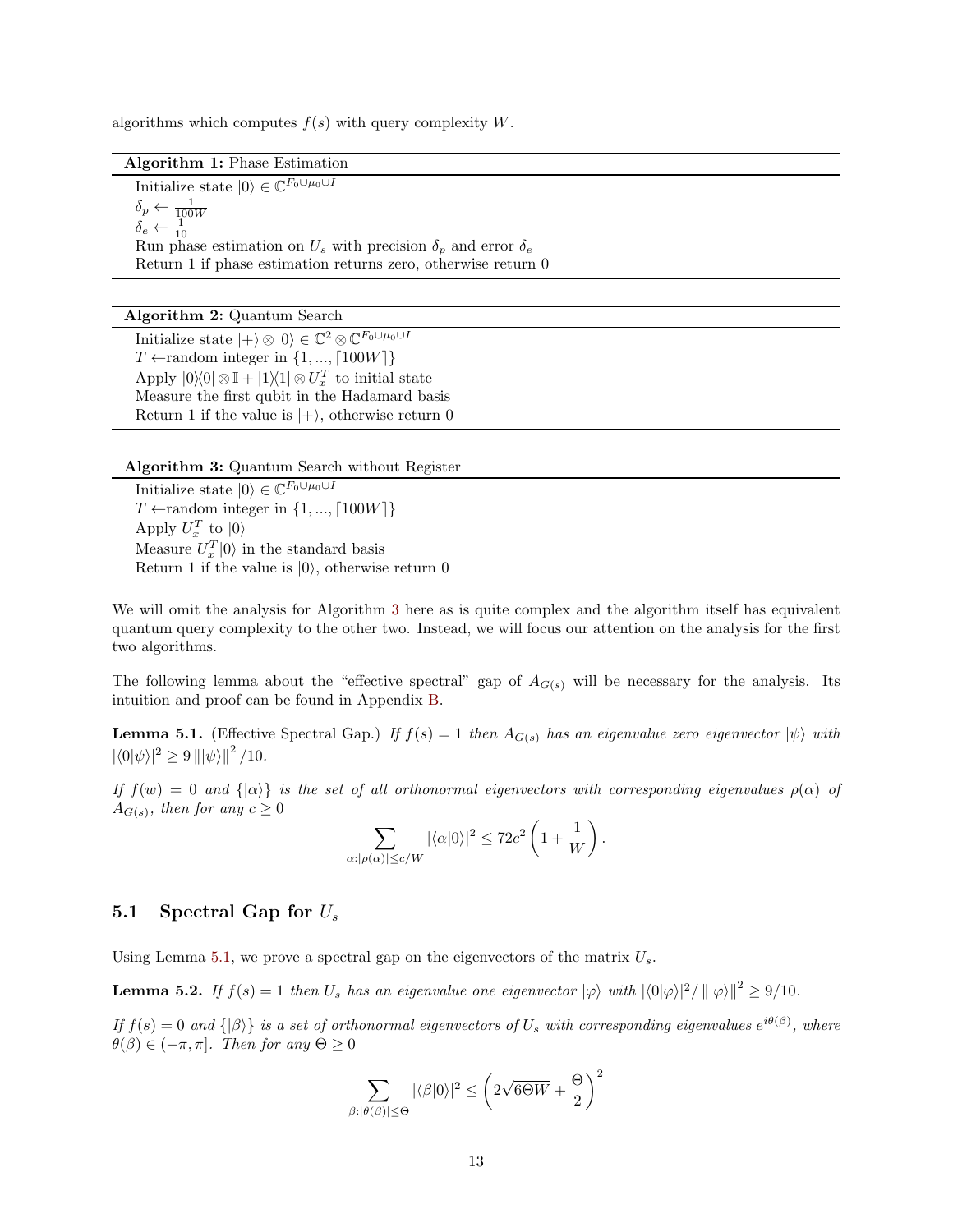A key tool used to prove Lemma [5.2](#page-12-3) is the fact that we can rotate the basis of  $U_s$  so that it becomes represented by a block-diagonal matrix, where the blocks are of maximum dimension two<sup>[3](#page-13-0)</sup>. This was proved by Szegedy [\[Sze04\]](#page-22-12). Nagaj, Wocjan, and Zhang [\[NWZ09\]](#page-22-13) gave a different proof that follows from a Lemma of Jordan [\[Jor75\]](#page-22-14):

<span id="page-13-1"></span>**Lemma 5.3.** ([\[Jor75\]](#page-22-14)) Given projections  $\Pi_s$  and  $\Delta$  in Hilbert space  $\mathcal{H}$ , there exists a decomposition of  $\mathcal{H}$ into orthogonal one-dimensional and two-dimensional subspaces invariant under  $\Pi_s$  and  $\Delta$ . On the twodimensional subspaces,  $\Pi_s$  and  $\Delta$  are rank-one projectors.

Lemma [5.3](#page-13-1) implies that  $\mathcal H$  can be decomposed into a set of one-dimensional subspaces  $\{T_i\}$  and a set of two-dimensional subspaces  $\{S_i\}$ . Each one-dimensional subspace  $T_i$  is spanned by a vector  $|v_i\rangle$  for which there exists  $b, c \in \{0,1\}$  such that  $\Delta |v_i\rangle = b|v_i\rangle$  and  $\Pi_s|v_i\rangle = c|v_i\rangle$ : that is, each of  $\Delta$  and  $\Pi_s$  either act as the identity on  $T_i$  or are orthogonal to  $T_i$ . Each two-dimensional subspace  $S_i$  is spanned by vectors  $|v_i\rangle, |v_i^{\perp}\rangle$ such that  $\Delta |v_i\rangle = |v_i\rangle$  and  $\Delta |v_i^{\perp}\rangle = 0$ . Also,  $S_i$  is spanned by vectors  $|w_i\rangle, |w_i^{\perp}\rangle$  such that  $\Pi_s |w_i\rangle = |w_i\rangle$  and  $\Pi_s|w_i^{\perp}\rangle = 0.$  Let  $\theta_i = 2 \arccos |\langle v_i|w_i\rangle|$ . Then,

$$
|w_i\rangle = \cos\frac{\theta_i}{2}|v_i\rangle + \sin\frac{\theta_i}{2}|v_i^{\perp}\rangle \qquad |w_i^{\perp}\rangle = -\sin\frac{\theta_i}{2}|v_i\rangle + \cos\frac{\theta_i}{2}|v_i^{\perp}\rangle
$$

<span id="page-13-2"></span>**Theorem 5.4.** ([\[Sze04;](#page-22-12) [NWZ09\]](#page-22-13)) Let  $\{S_i\}, \{T_i\}$  be the decomposition of  $\Pi_s$  and  $\Delta$  given by Lemma [5.3.](#page-13-1) Then  $U_s$  has eigenvalues  $e^{\mp i\theta_i}$  corresponding to  $\frac{|v_i\rangle \pm i|v_i^{\perp}\rangle}{\sqrt{2}}$  on each two-dimensional subspace  $S_i$ , and eigenvalue either 1 or -1 on each one-dimensional subspace  $T_i$ .

*Proof.* On one-dimensional subspace  $T_i$ , each individual reflection multiplies a vector by  $\pm 1$ , so both reflections in succession do as well. For the rest of the proof, consider a two-dimensional subspace  $S_i$ . By the above relationship between  $\{|v_i\rangle, |v_i^{\perp}\rangle\}$  and  $\{|w_i\rangle, |w_i^{\perp}\rangle\}$ , we get the following:

$$
\begin{bmatrix} |w_i\rangle \\ |w_i^\perp\rangle \end{bmatrix} = \begin{bmatrix} \cos\frac{\theta_i}{2} & \sin\frac{\theta_i}{2} \\ -\sin\frac{\theta_i}{2} & \cos\frac{\theta_i}{2} \end{bmatrix} \begin{bmatrix} |v_i\rangle \\ |v_i^\perp\rangle \end{bmatrix}
$$

Recall that  $\sigma_y = \begin{bmatrix} 0 & -i \\ i & 0 \end{bmatrix}$  is the Pauli Y matrix, which has eigenvalues 1 and  $-1$  corresponding to eigenvectors  $|\phi_y^+\rangle = \frac{1}{\sqrt{2}}$  $\frac{1}{2} \begin{bmatrix} 1 \\ i \end{bmatrix}$  and  $\ket{\phi_y^{-}} = \frac{1}{\sqrt{2}}$  $\frac{1}{2} \begin{bmatrix} 1 \\ -i \end{bmatrix}$ , respectively.

$$
\begin{aligned}\n\begin{bmatrix}\n\cos\frac{\theta_{i}}{2} & \sin\frac{\theta_{i}}{2} \\
-\sin\frac{\theta_{i}}{2} & \cos\frac{\theta_{i}}{2}\n\end{bmatrix} &= \cos\frac{\theta_{i}}{2} \begin{bmatrix} 1 & 0 \\ 0 & 1 \end{bmatrix} + i \sin\frac{\theta_{i}}{2} \begin{bmatrix} 0 & -i \\ i & 0 \end{bmatrix} \\
&= \frac{\cos\frac{\theta_{i}}{2}}{2} \left( \begin{bmatrix} 1 & -i \\ i & 1 \end{bmatrix} + \begin{bmatrix} 1 & i \\ -i & 1 \end{bmatrix} \right) + \frac{i \sin\frac{\theta_{i}}{2}}{2} \left( \begin{bmatrix} 1 & -i \\ i & 1 \end{bmatrix} - \begin{bmatrix} 1 & i \\ -i & 1 \end{bmatrix} \right) \\
&= \left( \frac{\cos\frac{\theta_{i}}{2}}{2} + \frac{i \sin\frac{\theta_{i}}{2}}{2} \right) \begin{bmatrix} 1 & -i \\ i & 1 \end{bmatrix} + \left( \frac{\cos\frac{\theta_{i}}{2}}{2} - \frac{i \sin\frac{\theta_{i}}{2}}{2} \right) \begin{bmatrix} 1 & i \\ -i & 1 \end{bmatrix} \\
&= e^{i\theta_{i}/2} \frac{1}{2} \begin{bmatrix} 1 & -i \\ i & 1 \end{bmatrix} + e^{-i\theta_{i}/2} \frac{1}{2} \begin{bmatrix} 1 & i \\ -i & 1 \end{bmatrix} \\
&= e^{i\theta_{i}/2} |\phi_{y}^{+}\rangle\langle\phi_{y}^{+}| + e^{-i\theta_{i}/2} |\phi_{y}^{-}\rangle\langle\phi_{y}^{-}| = e^{i\theta/2} |\sigma_{y}^{-}\rangle\langle\sigma_{y}^{-}|\n\end{aligned}
$$

In the basis  $\{|v_i\rangle, |v_i^{\perp}\rangle\}$ , we have that  $(2\Delta - \mathbb{I}) = \begin{bmatrix} 2 & 0 \\ 0 & 0 \end{bmatrix} - \begin{bmatrix} 1 & 0 \\ 0 & 1 \end{bmatrix} = \begin{bmatrix} 1 & 0 \\ 0 & -1 \end{bmatrix} = \sigma_z$ , where  $\sigma_z$  is the Pauli Z matrix. Similarly, in the basis  $\{|w_i\rangle, |w_i^{\perp}\rangle\}$ , we have that  $(2\Pi(s) - \mathbb{I}) = \sigma_z$ . Then, in the basis  $\{|v_i\rangle, |v_i^{\perp}\rangle\}$ ,  $U_s = (2\Pi(s) - \mathbb{I})(2\Delta - \mathbb{I}) = e^{(-i\theta_i/2)\sigma_y} \sigma_z e^{(i\theta_i/2)\sigma_y} \sigma_z = e^{(-i\theta_i/2)\sigma_y} e^{(-i\theta_i/2)\sigma_y} \sigma_z \sigma_z = e^{(-i\theta_i)\sigma_y}$ , where we used the fact that  $\sigma_y$  and  $\sigma_z$  anticommute  $(\sigma_y \sigma_z = -\sigma_y \sigma_z)$  and the fact that  $\sigma_z \sigma_z = \mathbb{I}$ . Therefore, the eigenvalues are  $e^{-i\theta_i}$  and  $e^{i\theta_i}$ , corresponding to eigenvectors  $|\phi_y^+\rangle = \frac{|v_i\rangle + i|v_i^+\rangle}{\sqrt{2}}$  and  $|\phi_y^-\rangle = \frac{|v_i\rangle - i|v_i^+\rangle}{\sqrt{2}}$  respectively.

Now we can prove Lemma [5.2.](#page-12-3)

<span id="page-13-0"></span><sup>3</sup>We can do this for any unitary made up of two reflections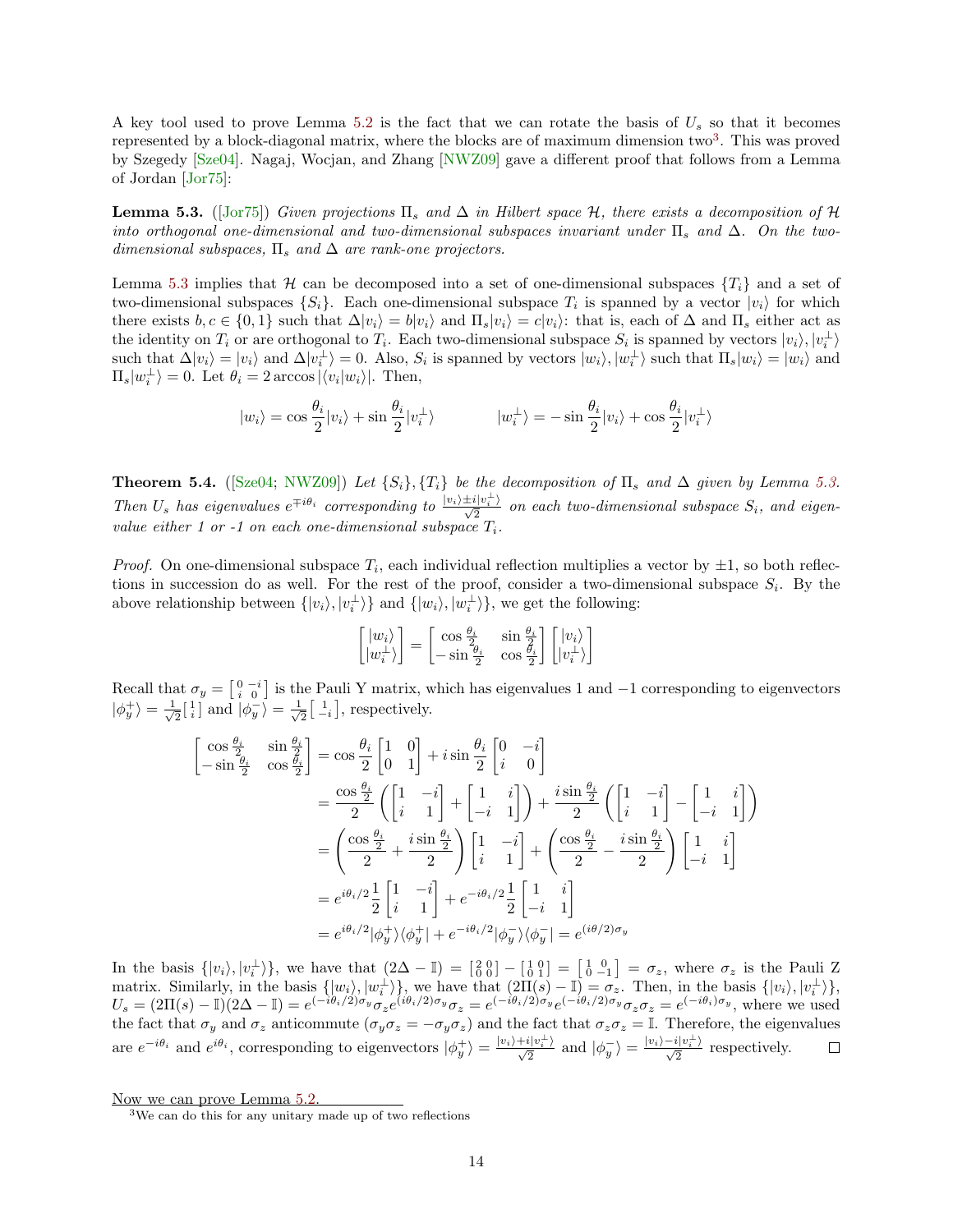*Proof.* Let  $\{|\beta\rangle\}$  be the set of eigenvectors given by the decomposition of Theorem [5.4.](#page-13-2) Since  $\Delta$  is the projection into the nullspace of  $A_G$ ,  $A_G\Delta = 0$ . Thus  $A_{G(s)}(\Delta \oplus \mathbb{I}) = T(\mathbb{I} - \Pi_s) \otimes (\mathbb{I}_2)$  for a permutation matrix T since G is a subgraph of  $A_{G(s)}$  and  $\overline{\Pi}(s)$  is a submatrix of I– $\Pi_s$  from Equation [10](#page-11-1) and Equation [11.](#page-11-2)

First consider the case where  $f(s) = 1$ . Take  $|\psi\rangle$  to be the eigenvalue zero eigenvector of  $A_{G(s)}$  such that  $|\langle 0|\psi\rangle|^2 \ge 9 ||\psi\rangle||^2 / 10$  from Lemma [5.1.](#page-12-2) Obtain  $|\phi\rangle$  from  $|\psi\rangle$  by restricting to the entries corresponding to the index sets  $F_0 \cup \{\mu_0\} \cup I$ . Since  $|\psi\rangle$  is an eigenvalue zero eigenvector of  $A_{G(s)}$  (see Lemma [4.6\)](#page-10-2), it is not supported on the removed entries so  $\|\psi\rangle\| = \|\psi\rangle\|$  and  $|\phi\rangle$  is an eigenvalue zero eigenvector of  $A_G$ . Thus  $\Delta|\phi\rangle = |\phi\rangle$ . Since  $\Pi_s$  is the identity matrix on the support of  $|\psi\rangle$ ,  $\Pi_s|\phi\rangle = |\phi\rangle$ . Together  $U_s|\phi\rangle = |\phi\rangle$ .

Now consider the case where  $f(s) = 0$ . Let  $|\zeta\rangle = \sum_{\beta: |\theta(\beta)| \leq \Theta} |\beta\rangle \langle \beta| 0 \rangle$ : this is the projection of  $|0\rangle$  onto low-angle subspaces of  $U_s$ . We want to bound  $\sum_{\beta: |\theta(\beta)| \leq \Theta} |\langle \beta | 0 \rangle|^2 = \sum_{\beta: |\theta(\beta)| \leq \Theta} \langle 0 | \beta \rangle \langle \beta | 0 \rangle = \langle 0 | \zeta \rangle$ . We will find it more convenient to bound  $|\langle 0|\hat{\zeta}\rangle|^2 = \langle 0|\zeta\rangle$ , where  $|\hat{\zeta}\rangle$  is the normalized vector  $|\zeta\rangle / |||\zeta\rangle||$ .

Observe that  $|\hat{\zeta}\rangle$  is not supported on any eigenvectors  $|\beta\rangle$  where  $\theta(\beta) = 0$ . Without loss of generality,  $\theta(\beta) = 0$  only when  $|\beta\rangle$  is in a one-dimensional subspace  $T_i$  with eigenvalue one. Then  $(2\Pi_s - \mathbb{I})$  and  $(2\Delta - \mathbb{I})$ either both reflect  $|\beta\rangle$  or they both don't. In the first case,  $\Pi_s|\beta\rangle = \Delta|\beta\rangle = 0$ , so  $\langle 0|\beta\rangle = \langle 0|\Pi_s|\beta\rangle = 0$ because  $\Pi_s|0\rangle = |0\rangle$ . In the second case,  $\Pi_s|\beta\rangle = \Delta|\beta\rangle = |\beta\rangle$  and so  $A_{G(x)}|\beta\rangle = A_{G(x)}\Delta|\beta\rangle = T(\mathbb{I} - \Pi_s)|\beta\rangle =$  $T(\beta - \beta) = 0$ , so by the  $f(x) = 0$  case of Lemma [5.1](#page-12-2) with  $c = 0$  we have that  $\langle 0 | \beta \rangle = 0$ .

The observation above implies that if we consider  $\Theta < \pi$  (the Lemma is trivial otherwise),  $e^{i\theta\beta} \neq \pm 1$  for the  $|\beta\rangle$  in the support of  $|\hat{\zeta}\rangle$ , and so we can restrict our analysis to just the two-dimensional subspaces of  $U_s$ . We now split  $\langle 0|\hat{\zeta}\rangle$ :

$$
\langle 0|\hat{\zeta}\rangle = \langle 0|\Delta + (\mathbb{I} - \Delta)|\hat{\zeta}\rangle
$$
  
\n
$$
= \langle 0|\Delta|\hat{\zeta}\rangle + \langle 0|\Pi_s(\mathbb{I} - \Delta)|\hat{\zeta}\rangle
$$
  
\n
$$
\leq |\langle 0|\Delta|\hat{\zeta}\rangle| + |\langle 0|\Pi_s(\mathbb{I} - \Delta)|\hat{\zeta}\rangle|
$$
  
\n
$$
\leq |\langle 0|\Delta|\hat{\zeta}\rangle| + \|\Pi_s(\mathbb{I} - \Delta)|\hat{\zeta}\rangle\|
$$
  
\n(by the triangle inequality)  
\n
$$
\leq |\langle 0|\Delta|\hat{\zeta}\rangle| + \|\Pi_s(\mathbb{I} - \Delta)|\hat{\zeta}\rangle\|
$$

Now our goal is to bound both of the values in the last expression. First we bound  $\|\Pi_s(\mathbb{I} - \Delta)|\hat{\zeta}\rangle\|$ .

Given an eigenvector  $|\beta\rangle$  in the support of  $|\hat{\zeta}\rangle$ , let  $|-\beta\rangle$  be the other eigenvector in the two-dimensional subspace containing  $|\beta\rangle$ . Note that  $\theta(\beta) = -\theta(-\beta)$ . Let  $|\hat{\zeta}\rangle = \sum_{\beta} c_{\beta} |\beta\rangle$ , where here the sum is over all eigenvectors<sup>[4](#page-14-0)</sup>. Then  $\|\Pi_s(\mathbb{I}-\Delta)|\hat{\zeta}\|^2 = \|\sum_{\beta}\Pi_s(\mathbb{I}-\Delta)c_{\beta}|\beta\rangle\|^2$ . Thanks to Theorem [5.4,](#page-13-2) we can break this summation up into pairs.

$$
\|\Pi_s(\mathbb{I} - \Delta)|\hat{\zeta}\rangle\|^2 = \sum_{\beta:\theta(\beta)>0} \|\Pi_s(\mathbb{I} - \Delta)(c_{\beta}|\beta\rangle + c_{-\beta}|- \beta\rangle)\|^2
$$
  
\n
$$
= \sum_{S_i:\theta_i \neq 0} \left\|\frac{i}{\sqrt{2}}(c_{-\beta} - c_{\beta})\Pi_s|v_i^{\perp}\rangle\right\|^2 \qquad \text{(rewrite } |\beta\rangle, |-\beta\rangle \text{ in terms of } |v_i\rangle, |v_i^{\perp}\rangle)
$$
  
\n
$$
= \sum_{S_i:\theta_i \neq 0} \left\|\frac{i}{\sqrt{2}}(c_{-\beta} - c_{\beta})\sin\frac{\theta_i}{2}|w_i\rangle\right\|^2 \qquad \text{(change of basis)}
$$
  
\n
$$
= \sum_{\beta:\theta(\beta)>0} \left(\sin\frac{\theta(\beta)}{2}\right)^2 \left\|\frac{i}{\sqrt{2}}(c_{-\beta} - c_{\beta})|w_i\rangle\right\|^2
$$
  
\n
$$
\leq \sum_{\beta:\theta(\beta)>0} \left(\sin\frac{\theta(\beta)}{2}\right)^2 \leq \left(\frac{\Theta}{2}\right)^2 \qquad \text{(sin }\theta \leq \theta \text{ for the values considered)}
$$

<span id="page-14-0"></span><sup>4</sup>Not just the ones in the support of  $|\hat{\zeta}\rangle$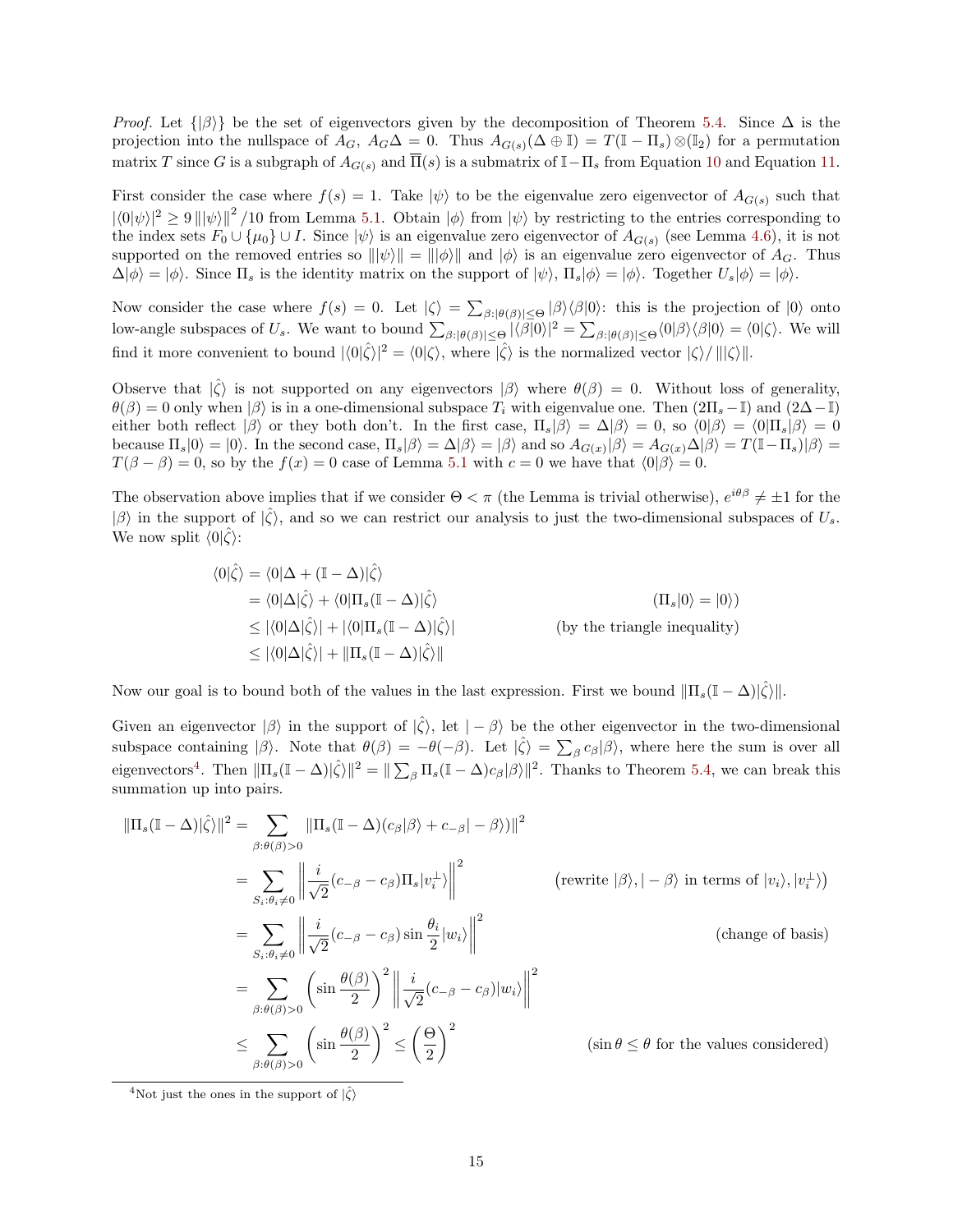Next we bound the term  $|\langle 0|\Delta|\hat{\zeta}\rangle$  which we will write as  $|\langle 0|w\rangle| ||\Delta|\hat{\zeta}\rangle ||$  where  $|w\rangle = \Delta|\hat{\zeta}\rangle/||\Delta|\hat{\zeta}\rangle ||$  is the normalized projection of the vector  $|\hat{\zeta}\rangle$  onto span of the eigenvalue zero eigenvectors of  $A_G$ . We will work exclusively with  $|w\rangle$ . First we bound the magnitude of the vector  $||A_{G(x)}|w\rangle||$ , then decompose  $|w\rangle$  into its components in the space of "small" and "large" eigenvalue eigenvectors of  $A_{G(x)}$  for particular choices of "small" and "large".

$$
||A_{G(x)}\Delta|\hat{\zeta}\rangle||^2 = ||(\mathbb{I} - \Pi_s)\Delta|\hat{\zeta}\rangle||^2
$$
  
\n
$$
= \sum_{S_i:\theta_i \neq 0} \left\| \frac{i}{\sqrt{2}}(c_{-\beta} - c_{\beta})\Delta|v_i^{\perp}\rangle \right\|^2 \qquad \text{(rewrite } |\beta\rangle, |-\beta\rangle \text{ in terms of } |v_i\rangle, |v_i^{\perp}\rangle)
$$
  
\n
$$
= \sum_{\beta:\theta(\beta)\geq 0} \left( \sin \frac{\theta(\beta)}{2} \right)^2 \left\| \frac{i}{\sqrt{2}}(c_{-\beta} - c_{\beta}|w_i) \right\|^2 \qquad \text{(change of basis)}
$$
  
\n
$$
\leq \left(\frac{\Theta}{2}\right)^2 ||\Delta|\hat{\zeta}\rangle||^2.
$$

By the definition of  $|w\rangle$ , we have

$$
||A_{G(x)}|w\rangle||^2=\frac{||A_{G(x)}\Delta|\hat{\zeta}\rangle||^2}{||\Delta|\hat{\zeta}\rangle||^2}\leq \frac{\Theta}{2}.
$$

For a fixed d, to be determined later, let  $|w\rangle = |w_{\text{small}}\rangle + |w_{\text{big}}\rangle$  where

$$
|w_{\text{small}}\rangle = \sum_{\alpha: |\rho(\alpha)| \leq d\Theta/2} |\alpha\rangle\langle\alpha|w\rangle \text{ and } |w_{\text{big}}\rangle = \sum_{\alpha: |\rho(\alpha)| > d\Theta/2} |\alpha\rangle\langle\alpha|w\rangle.
$$

Thus we have

$$
|\langle 0|\Delta|\hat{\zeta}\rangle = |\langle 0|w\rangle| \left\|\Delta|\hat{\zeta}\rangle\right\| \le |\langle 0|w\rangle| \le |\langle 0|w_{\text{small}}\rangle| + |\langle 0|w_{\text{big}}\rangle|
$$

where the equality is by definition, the first inequality is due to the fact that the projection of the unit vector  $|\hat{\zeta}\rangle$ , and the second is by triangle inequality.

Bound  $|\langle 0|w \rangle|$  as follows:

$$
|\langle 0|w_{\text{small}}\rangle|^{2} = \left(\sum_{\alpha:|\rho(\alpha)|\leq d\Theta/2} \langle 0|\alpha\rangle\langle\alpha|w\rangle\right)^{2}
$$
  
\n
$$
\leq \left(\sum_{\alpha:|\rho(\alpha)|\leq d\Theta/2} |\langle 0|\alpha\rangle|^{2}\right) \cdot \left(\sum_{\alpha:|\rho(\alpha)|\leq d\Theta/2} |\langle \alpha|w\rangle|^{2}\right)
$$
 (Cauchy-Schwartz)  
\n
$$
= \left(\sum_{\alpha:|\rho(\alpha)|\leq d\Theta/2} |\langle 0|\alpha\rangle|^{2}\right) |||w_{\text{small}}|||^{2}
$$
 (definition of |w\_{\text{small}}|)  
\n
$$
\leq 72c^{2} \left(1 + \frac{1}{W}\right) |||w_{\text{small}}|||^{2}
$$
 (Lemma 5.1 with  $c = \frac{d\Theta W}{2}$ )  
\n
$$
\leq 6d\Theta W
$$
 (W  $\geq 1$  and |w) is normalized)

We further have  $A_{G(x)}|w\rangle = \sum_{\alpha} \rho(\alpha)|\alpha\rangle\langle\alpha|w\rangle$  so

$$
\left(\frac{\Theta}{2}\right)^2 \ge ||A_{G(x)}|w\rangle||^2
$$
  
=  $||A_{G(x)}|w_{\text{small}}\rangle||^2 + ||A_{G(x)}|w_{\text{big}}\rangle||^2$  (orthogonality of  $|\alpha\rangle$ )  
 $\ge d^2 \left(\frac{\Theta}{2}\right)^2 ||w_{\text{big}}\rangle||^2$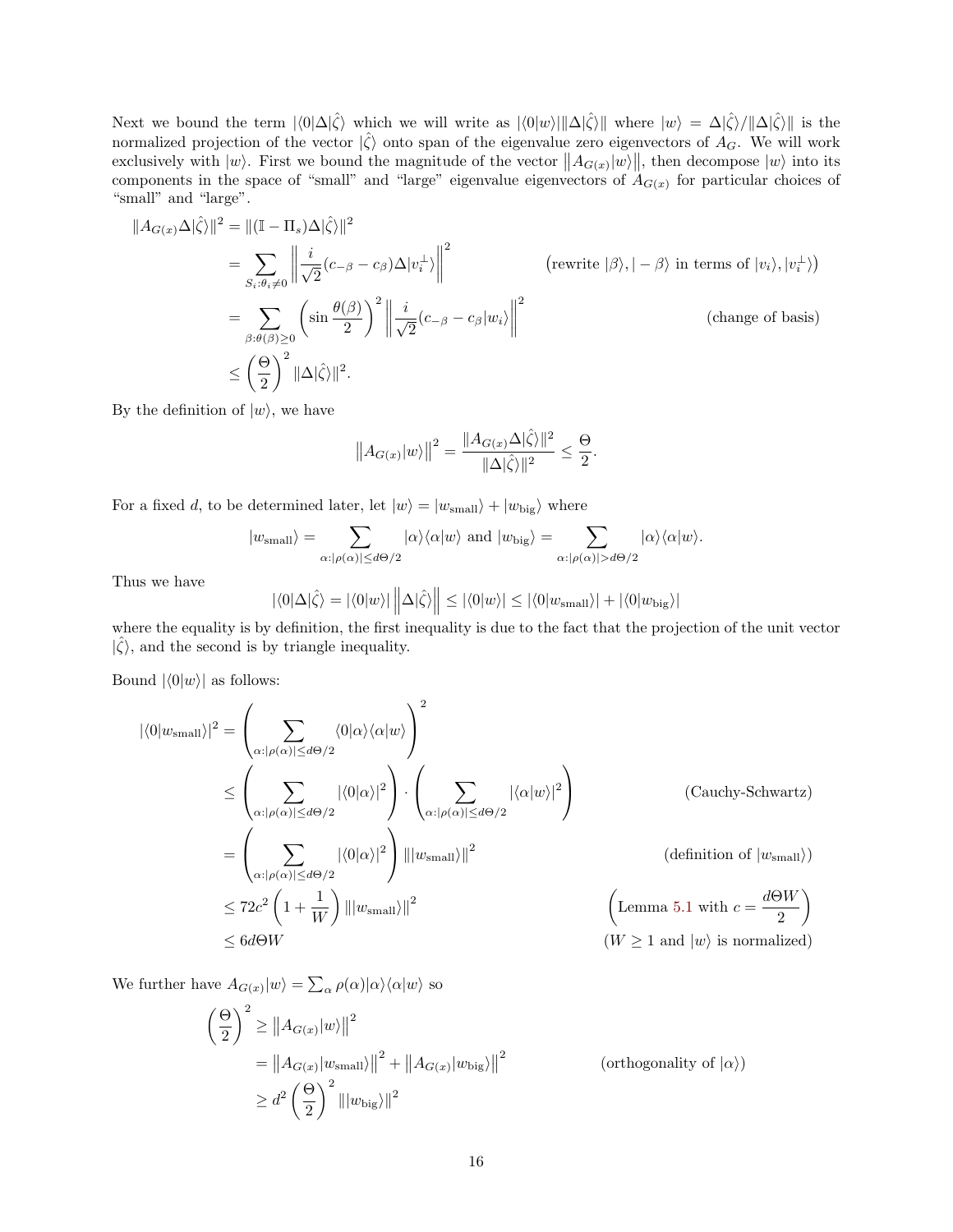Thus  $||w_{\text{big}}|| \le 1/d$ . Since  $|0\rangle$  is a column of the identity matrix,  $\langle 0|w_{\text{big}} \rangle \le ||w_{\text{big}}||$ . Together we have

$$
\sqrt{\sum_{\beta:|\theta(\beta)|\leq\Theta}|\langle\beta|0\rangle|^2} = \langle0|\hat{\zeta}\rangle \leq |\langle0|\Delta|\hat{\zeta}\rangle| + \|\Pi_s(\mathbb{I}-\Delta)|\hat{\zeta}\rangle\| \leq |\langle0|w_{\text{small}}\rangle| + |\langle0|w_{\text{big}}\rangle| + \frac{\Theta}{2} \leq 6d\Theta W + \frac{1}{d} + \frac{\Theta}{2}.
$$

 $\Box$ 

Choosing  $d = 1/$  $\sqrt{6\Theta W}$ , we find the bound to be  $2\sqrt{6\Theta W} + \Theta/2$ .

#### <span id="page-16-0"></span>5.2 Analysis of the Algorithms

Given the spectral gap for  $U_s$  given in Lemma [5.2,](#page-12-3) we can analyze the algorithms.

Algorithm [1](#page-12-4) measures the phase of  $U_s$  with input  $|0\rangle$ , which is in general a superposition of eigenvectors of  $U_s$ . If  $f(s) = 1$  then by Lemma [5.2](#page-12-3) most of the amplitude of  $|0\rangle$  is in the direction of an eigenvector with phase zero, and so the likelihood of measuring phase zero is at least  $9/10$  minus the error  $\delta_e$ , which gives a probability of at least  $4/5$ . If  $f(s) = 0$ , then if we set  $\Theta$  to be the precision  $\delta_p$  then only a very small amount of the amplitude of  $|0\rangle$  is in the direction of eigenvectors with phase zero: by Lemma [5.2,](#page-12-3) the algorithm will measure of a phase of zero with probability at most  $\delta_e + (2\sqrt{6\delta_p W} + \delta_p/2)^2 < 2/5$ .

Algorithm [2](#page-12-5) prepares the state  $|\varphi\rangle = \frac{1}{\sqrt{2}}$  $\frac{1}{2}(|0\rangle|0\rangle+|1\rangle U_s^T|0\rangle)$  and measures the first qubit in the basis  $\{|+\rangle, |-\rangle\},\$ which is equivalent to measuring the first qubit of  $H|\varphi\rangle = \frac{1}{2}(|0\rangle|0\rangle + |1\rangle0 + |0\rangle U_s^T|0\rangle - |1\rangle U_x^T|0\rangle)$  in the standard basis. The first qubit of  $H|\varphi\rangle$  has amplitude  $\frac{1}{2} + \frac{1}{2} \langle 0|U_s^T|0\rangle$  in the  $|0\rangle$  direction, and so we will measure  $|0\rangle$ with probability  $\frac{1}{4} ||(\mathbb{I} + U_s^T)|0\rangle||^2$ . When  $f(s) = 1$ , this probability will be at least 9/10 regardless of T. When  $f(s) = 0$ ,

$$
\mathbb{E}_{T \in [\tau]} \left[ \frac{1}{4} \left\| \left( \mathbb{I} + U_s^T \right) |0 \rangle \right\|^2 \right] = \mathbb{E}_{T \in [\tau]} \left[ \frac{1}{4} \sum_{\beta} |1 + \exp(i\theta(\beta)T)|^2 |\langle 0|\beta \rangle|^2 \right]
$$
\n
$$
= \frac{1}{4} \sum_{\beta} |\langle 0|\beta \rangle|^2 \sum_{T=1}^{\tau} \frac{(2 + 2 \exp(i\theta(\beta)T))}{\tau}
$$
\n
$$
= \frac{1}{4} \sum_{\beta} |\langle 0|\beta \rangle|^2 \left( 2 + \frac{1}{\tau} \sum_{T=1}^{\tau} 2 \exp(i\theta(\beta)T) \right)
$$
\n
$$
= \frac{1}{4} \sum_{\beta} |\langle 0|\beta \rangle|^2 \left( 2 + \frac{1}{\tau} \left( \sum_{T=-\tau}^{\tau} \exp(i\theta(\beta)T) - \exp(i\theta(\beta) \cdot 0) \right) \right)
$$
\n
$$
= \frac{1}{4} \sum_{\beta} |\langle 0|\beta \rangle|^2 \left( 2 + \frac{1}{\tau} \left( \frac{\exp(i\theta(\beta)(\tau+1)) - \exp(-i\theta(\beta)\tau)}{\epsilon^{i\theta(\beta)} - 1} - 1 \right) \right)
$$

We let  $\Theta = 1/(50W)$  and define  $\nu = (2\sqrt{6\Theta W} + \Theta/2)^2$ . Divide the  $|\beta\rangle$  by their eigenvalues. For  $\theta(\beta) \leq \Theta$ ,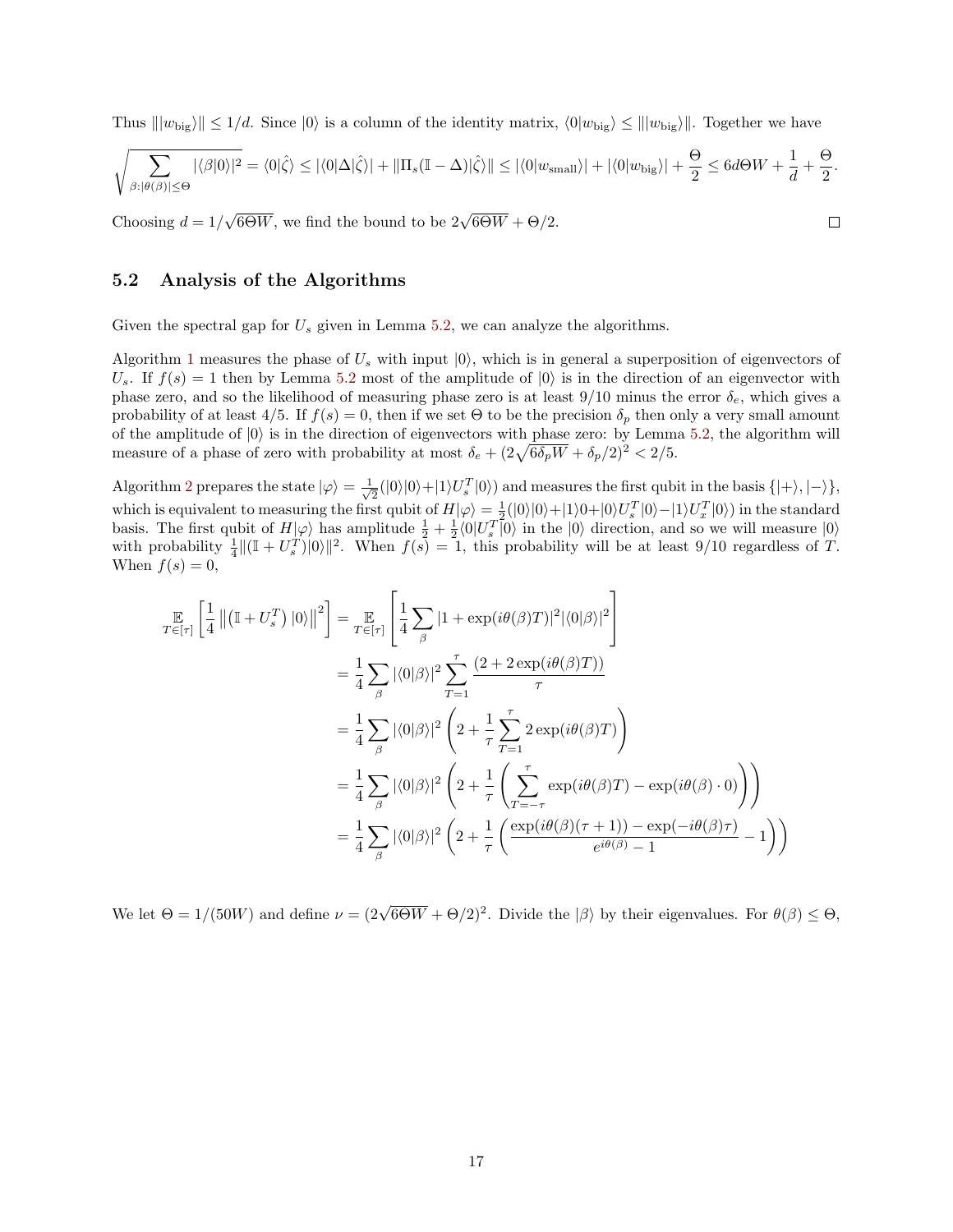we use Lemma [5.2](#page-12-3) to bound the terms in the sum by  $\nu$ . Next consider those  $|\beta\rangle$  such that  $\theta(\beta) > \Theta$ .

$$
\sum_{|\beta\rangle:\theta(\beta)>0} |\langle 0|\beta\rangle|^2 \left(\frac{1}{2} + \frac{1}{4\tau} \left(\frac{\exp(i\theta(\beta)(\tau+1)) - \exp(-i\theta(\beta)\tau)}{\epsilon^{i\theta(\beta)} - 1} - 1\right)\right)
$$
\n
$$
\leq (1 - \nu) \cdot \left(\frac{1}{2} + \frac{1}{4\tau} \left(\frac{\exp(i\theta(\beta)(\tau+1)) - \exp(-i\theta(\beta)\tau)}{\epsilon^{i\theta(\beta)} - 1} - 1\right)\right)
$$
\n
$$
= (1 - \nu) \cdot \left(\frac{1}{2} + \frac{1}{4\tau} \left(\frac{\exp(i\Theta(\tau+1)) - \exp(-i\Theta\tau) - \exp(i\Theta) + 1}{\exp(i\Theta) - 1}\right)\right)
$$
\n
$$
= (1 - \nu) \cdot \left(\frac{1}{2} + \frac{1}{4\tau} \left(\frac{\sin(\Theta(\tau+1/2)) - \sin(\Theta/2)}{\sin(\Theta/2)}\right)\right)
$$
\n
$$
= (1 - \nu) \cdot \left(\frac{1}{2} + \frac{1}{4\tau \sin(\Theta/2)}\right) \qquad (\Theta \in (0, \pi])
$$

Thus algorithm two outputs 1 with probability at most  $\nu+(1-\nu)\cdot(1/2+1/(4\tau\sin(\Theta/2))$ . When  $\tau = \lceil 100W \rceil$ and  $W > 1$  this probability is at most 88%.

#### <span id="page-17-0"></span>5.2.1 Analysis of Algorithm 3

The analysis of Algorithm 3 requires a bit more work so we will devote the remainder of the survey to this task. We want to show a separation between the probability that Algorithm 3 outputs 1 when  $f(x) = 1$  and when  $f(x) = 0$ . In particular we show that the probability is greater than 64% and 61% in the former and latter case respectively.

Let  $\tau = \lceil 10^5 W \rceil$ . The probability that the algorithm outputs one is

$$
p = \mathop{\mathbb{E}}_{T \in [\tau]} \left[ |\langle 0| U_x^T | 0 \rangle|^2 \right] = \mathop{\mathbb{E}}_{T \in [\tau]} \left| \sum_{\beta} e^{i \theta(\beta) T} \langle \beta | 0 \rangle|^2 \right|^2.
$$
 (12)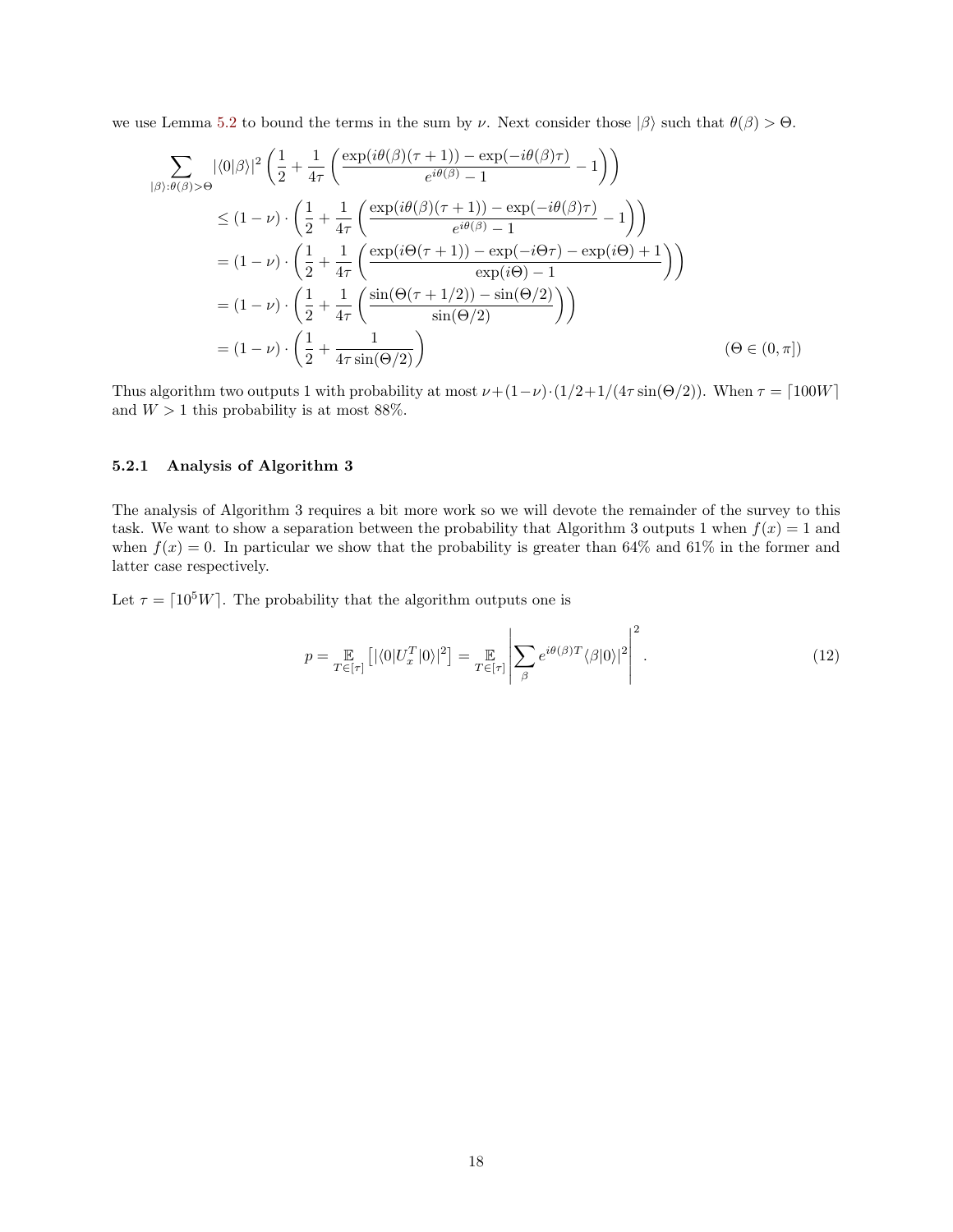### <span id="page-18-0"></span>A Lagrangian Duality

Consider the following objective function:

Minimize 
$$
f_0(|x\rangle)
$$
  
Subject to  $f_i(|x\rangle) \le 0$  for  $i \in [m]$   
 $h_j(|x\rangle) = 0$  for  $j \in [p]$ 

for x in some domain  $\mathcal{D} \subset \mathbb{R}^n$ . Then the associated Lagrangian  $L : \mathbb{R}^n \times \mathbb{R}^m \times \mathbb{R}^j$  is the function

$$
L(|x\rangle, |\lambda\rangle, |\nu\rangle) = f_0(x) + \sum_{i=1}^m \lambda_i f_i(|x\rangle) + \sum_{j=1}^p \nu_j h_j(|x\rangle).
$$

Further, the Lagrangian dual function is

$$
g(|\lambda\rangle,|\nu\rangle)=\inf_{|x\rangle\in\mathcal{D}}F(|x\rangle,|\lambda\rangle,|\nu\rangle).
$$

Observe that  $g(|\lambda\rangle, |\nu\rangle)$  is a lower bound for the optimal value  $p^*$  of the objective function above when  $|\lambda\rangle \geq 0$ . Let  $|x\rangle$  be any feasible solution, then  $f_i(|x\rangle) \leq 0$  and  $h_j(|x\rangle) = 0$ . Thus

$$
p^* \ge f_0(|x\rangle) \ge f_0(|x\rangle) + \sum_{i=1}^m \lambda_i f_i(|x\rangle) + \sum_{j=1}^p \nu_j h_j(|x\rangle) = L(|x\rangle, |\lambda\rangle, |\nu\rangle) \ge \inf_{|x\rangle \in \mathcal{D}} F(|x\rangle, |\lambda\rangle, |\nu\rangle) = g(|\lambda\rangle, |\nu\rangle).
$$

The best lower bound is obtained by maximizing over the dual function.

In our case

Minimize 
$$
t
$$
  
\nSubject to\n
$$
\sum_{w_j \neq x_j} \langle w, j | X | x, j \rangle = 1 \text{ for all } (x, w) \in \Delta, w_j \neq x_j
$$
\n
$$
\sum_{j \in [n]} \langle s, j | X | s, j \rangle \leq t \text{ for all } s \in \{0, 1\}^n
$$

where  $X \succeq 0$ . The Lagrangian has one variable for every constraint. Let  $Y \succeq 0$  be the variable for the constraint  $X \succeq 0$ ,  $\alpha_{w,x}$  and  $\beta_s \geq 0$  be the variables for the equality and inequality constraints respectively. Then

$$
L = L(Y, |\alpha\rangle, |\beta\rangle; X, t) = t - \langle X|Y\rangle + \sum_{(x,w)\in\Delta, w_j \neq x_j} \alpha_{x,w} (1 - \langle w,j|X|x,j\rangle) - \sum_{|s\rangle \in \{0,1\}^n} \beta_s (t - \langle s,j|X|s,j\rangle)
$$

with dual function

$$
g(Y, |\alpha\rangle, |\beta\rangle) = \inf_{X,t} L(Y, |\alpha\rangle, |\beta\rangle; X, t).
$$

Since the infimum is taken over all  $X \succeq 0$  and values t, there exists choices of Y,  $|\alpha\rangle$  and  $|\beta\rangle$  such that  $\inf_{X\succeq 0,t} L(Y, |\alpha\rangle, |\beta\rangle) = -\infty$ . To remove these values from consideration, we find the implicit constraints.

Fix  $Y, |\alpha\rangle, |\beta\rangle, X$  and rewrite L interms of t.

$$
L = t \left( 1 - \sum_{|s\rangle \in \{0,1\}^n} \beta_s \right) - \langle X|Y\rangle + \sum_{(x,w)\in \Delta, w_j \neq x_j} \alpha_{x,w} \left( 1 - \langle w,j|X|x,j\rangle \right) + \sum_{|s\rangle \in \{0,1\}^n} \beta_s \langle s,j|X|s,j\rangle.
$$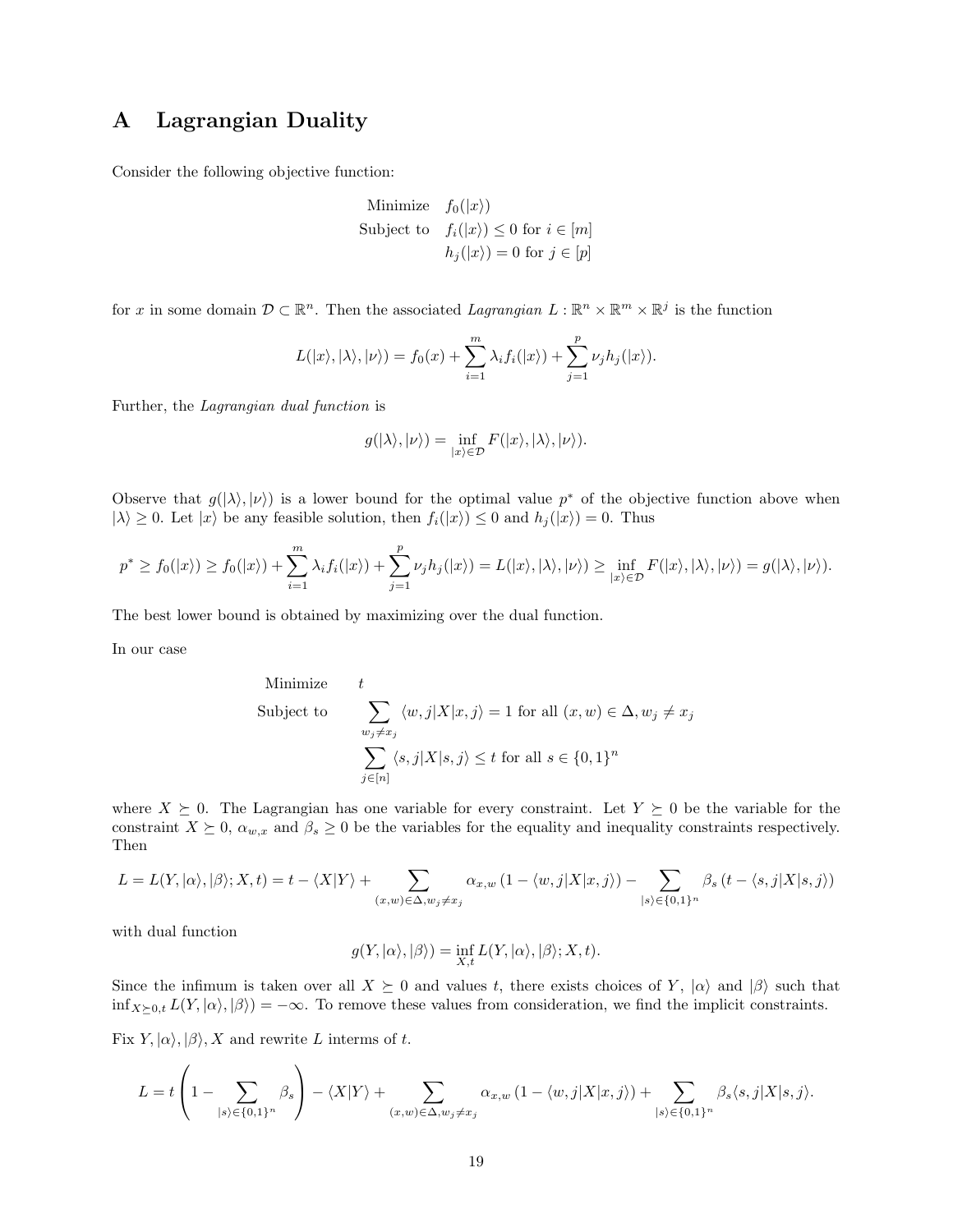Since the last three terms are fixed, by taking  $t \to -\infty$ ,  $L \to -\infty$ . Thus we require

$$
1=\sum_{|s\rangle\in\{0,1\}^n}\beta_s.
$$

Similarly, fix  $Y, |\alpha\rangle, |\beta\rangle, t$  and rewrite L interms of X.

$$
L = \langle X|Z - Y \rangle + t + \sum_{(x,w) \in \Delta} \alpha_{x,w} - t \sum_{|s\rangle \in \{0,1\}^n} \beta_s
$$

where  $Z = \sum_{|s\rangle \in \{0,1\}^n} \beta_s |s\rangle\langle s| - \sum_{(x,w)\in \Delta, w_j \neq x_j} \alpha_{x,w} |w\rangle\langle x|$ . Again, if  $\langle X|Z-Y\rangle \neq 0$ , then X can be chosen such that  $L \to -\infty$ . Thus  $Z = Y$ . Since  $Y \succeq 0$ , we can simplify this to  $Z \succeq 0$ .

#### <span id="page-19-0"></span>B Spectral Analysis of Adjacency and Biadjacency Matrices

Let G be a weighted bipartite graph with biadjacency matrix  $B_G \in \mathcal{L}(\mathbb{C}^U, \mathbb{C}^T)$  and weighted adjacency matrix  $A_G \in \mathcal{L}(\mathbb{C}^{T \cup U})$ . Further let  $|t\rangle \in \mathbb{C}^T$  and G' be the graph with biadjacency matrix

$$
B_{G'} = \begin{bmatrix} \mu_0 & U \\ \vert t \rangle & B_G \end{bmatrix} T
$$

and adjacency graph  $A_{G'}$ . To understand the eigenvectors of the modified adjacency matrix  $A_{G'}$ , we need the following theorem about eigenvectors of a PSD matrix.

<span id="page-19-1"></span>**Theorem B.1.** (Spectral Bounds for PSD Matrices, Theorem 8.9 [\[RS12\]](#page-22-11).) Let  $X \in \mathbb{L}(V)$  with  $X \succeq 0$ ,  $|t\rangle \in V$ , and  $X' = X + |t\rangle\langle t|$ . Further, let  $\{|\beta\rangle\}$  be the eigenvectors of X' with corresponding eigenvalue  $\theta(\beta) \geq 0$ . If there exists a vector  $|\psi\rangle$  in the null-space of X with  $|\langle t|\psi\rangle|^2 \geq \delta |||\psi\rangle||^2$ , then for any  $\gamma \geq 0$ 

$$
\sum_{\beta: |\theta(\beta)| \le \gamma, \langle t | \beta \rangle \neq 0} \frac{|\langle t | \beta \rangle|^2}{\lambda(\beta)} \le \frac{4\gamma}{\delta}
$$

.

.

Note that this sum is well defined since  $\theta(\beta) \ge 0$  whenever  $\langle t | b \rangle \ne 0$  then  $\langle \beta | X' | \beta \rangle = \langle \beta | X | \beta \rangle + \| \langle t | \beta \rangle \|^2 > 0$ .

<span id="page-19-2"></span>**Theorem B.2.** (Spectral Properties of Small Eigenvalue Eigenvectors.) Let  $G$ ,  $B_G$ ,  $A_G$ ,  $G'$ ,  $B_{G'}$ , and  $A_{G'}$ be as before. Suppose for some  $\delta > 0$ ,  $A_G$  has an eigenvalue zero eigenvector such that

$$
|\langle t|\psi_T\rangle|^2 \ge \delta \, |||\psi\rangle||^2 \, .
$$

Let  $\{|\alpha\rangle\}$  be the complete set of orthonormal eigenvectors of  $A_{G'}$  with corresponding eigenvalues  $\rho(\alpha)$ . Further, let  $|0\rangle$  be the vector  $[0,1,0]^{\top} \in \mathbb{C}^{T \cup {\{\mu_0\}} \cup U}$ . Then for all  $\gamma > 0$ , we have

$$
\sum_{\alpha: |\rho(\alpha)| \le \gamma} |\langle \alpha | 0 \rangle|^2 \le \frac{8\gamma^2}{\delta}
$$

Proof. The structure of the proof is as follows. We begin by reviewing relationships between the eigenvectors and eigenvalues of the adjacency graph  $A_G$  and the biadjacency graph  $B_G$ . Given an eigenvector of  $A_G$ , we will relate this to the eigenvectors of the modified adjacency matrix  $A_{G'}$  and modified biadjacency graph  $B_{G'}$ . Central to this analysis will be the study of PSD matrix  $B_{G'}B_{G'}^*$ .

Let G be a graph and  $A_G$  and  $B_G$  be its adjacency and biadjacency matrices as described in the theorem statement. Let  $|\psi\rangle = (|\psi_T\rangle, |\psi_U\rangle) \in \mathbb{C}^{T \cup U}$  be an eigenvector of  $A_G$  with associated eigenvalue  $\rho > 0$  i.e.

$$
\begin{bmatrix} 0 & B_G \\ B_G^* & 0 \end{bmatrix} \cdot \begin{bmatrix} |\psi_T\rangle \\ |\psi_U\rangle \end{bmatrix} = \rho \begin{bmatrix} |\psi_T\rangle \\ |\psi_U\rangle \end{bmatrix}.
$$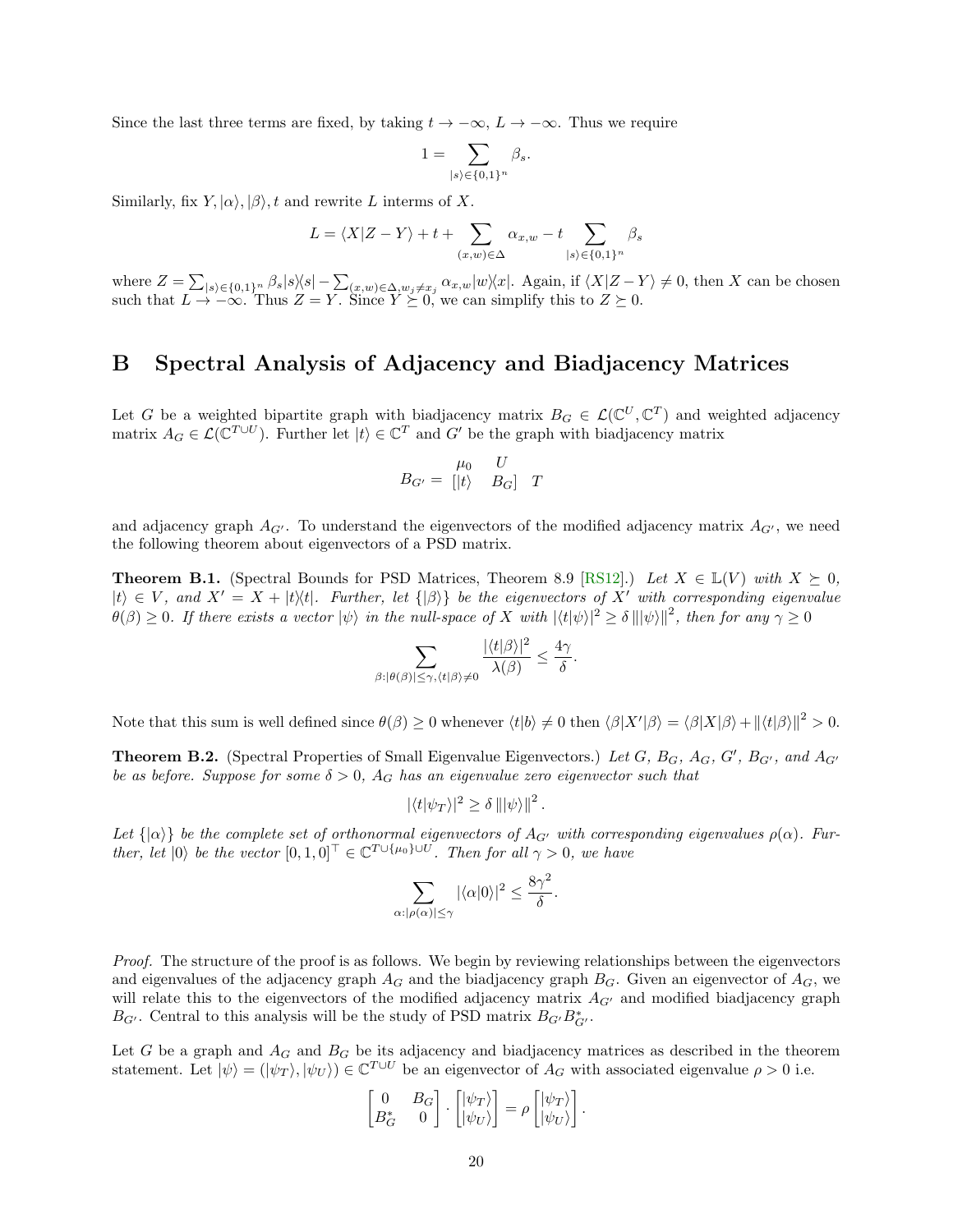Then we obtain the identities  $B_G|\psi_U\rangle = \rho|\psi_T\rangle$  and  $B^*_G|\psi_T\rangle = \rho|\psi_U\rangle$ . By negating these identities, we observe that  $(|\psi_T\rangle, -|\psi_U\rangle)$  is also an eigenvector of  $A_G$  with associated eigenvalue  $-\rho$ . Observe further that  $|\psi_T\rangle$ , defined to be  $\frac{1}{\rho}B_G|\psi_U\rangle$ , is an eigenvector of  $B_GB_G^*$  with eigenvalue  $\rho^2$ . Similarly  $|\psi_U\rangle$ , defined to be  $\frac{1}{\rho}B_G^*|\psi_T\rangle$ , is an eigenvector of  $B_G^*B_G$  with eigenvalue  $\rho^2$ . If, instead, we begin with an eigenvector  $|\phi\rangle \in \mathbb{C}^T$ of  $B_G B_G^*$  with eigenvalue  $\lambda$ , then  $B_G^* \ket{\phi} \in \mathbb{C}^U$  is an eigenvalue of  $B_G^* B_G$  with eigenvalue  $\lambda$  then

$$
B_G^* B_G (B_G^* | \phi \rangle) = \lambda B_G^* | \phi \rangle.
$$

The pair  $(|\phi\rangle, \frac{\pm 1}{\sqrt{2}})$  $\frac{1}{\lambda}B_G^*|\phi\rangle)$  are eigenvectors of  $A_G$  with eigenvalues  $\pm$ √  $\lambda$  since, in the positive case for example,

$$
B_G\left(\frac{1}{\sqrt{\lambda}}B^*_G|\phi\rangle\right) = \sqrt{\lambda}|\phi\rangle \text{ and } B^*_G|\phi\rangle = \sqrt{\lambda}\left(\frac{1}{\sqrt{\lambda}}B^*_G|\phi\rangle\right)
$$

since  $|\phi\rangle$  is an eigenvector of  $B_G B^*_G$  with eigenvector  $\lambda$  for the former.

Let  $(|\psi_T\rangle, 0)$ , an eigenvector of  $A_G$ , be the input to our theorem. Note that  $|\langle t|\psi_T\rangle|^2 \ge \delta ||\psi||^2$  and  $B_G^*|\psi_T\rangle = 0$ . We would like to bound the magnitude of

$$
\sum_{\alpha:|\rho(\alpha)|\leq\gamma}|\langle\alpha|0\rangle|^2
$$

where  $\{\alpha\}$  is a complete set of orthonormal eigenvectors of  $A_{G'}$  with associated eigenvalue  $\rho(\alpha)$  and  $|0\rangle$  is the indicator vector for entry corresponding to  $\mu_0$ . First we show that the eigenvalue zero eigenvectors of  $A_{G'}$  are unsupported on  $\mu_0$  so will not contribute to this sum. We bound  $|\langle \alpha | 0 \rangle|^2$  for eigenvectors  $|\alpha\rangle$  with  $0 < \rho(\alpha) \leq \gamma$  using Theorem [B.1](#page-19-1) by considering the eigenvectors of  $B_G B^*_{G}$ .

Let  $|\zeta\rangle = (|\zeta_T\rangle, \zeta_{\mu_0}, |\zeta_U\rangle)$  be an eigenvalue zero eigenvector of  $A_{G'}$ . Then modified biadjacency matrix  $B_{G'}$ must satisfy

$$
B_{G'}(\zeta_{\mu_0},|\zeta_{U}\rangle) = [ |t\rangle \quad B_G] \cdot \begin{bmatrix} \zeta_{\mu_0} \\ |\zeta_{U}\rangle \end{bmatrix} = \zeta_{\mu_0} |t\rangle + B_G|\zeta_{U}\rangle = 0.
$$

By multiplying both sides by  $\langle \psi_T |$ , we have

$$
\zeta_{\mu_0} \langle \psi_T | t \rangle + \langle \psi_T | B_G | \zeta_T \rangle = 0,
$$

since  $B_G^*|\psi_T\rangle = 0$  and  $\langle t|\psi_T\rangle > 0$ ,  $\zeta_{\mu_0} = 0$ . Thus eigenvalue zero eigenvectors of  $A_{G'}$  are orthogonal to  $|0\rangle$ .

It remains to consider those eigenvectors  $|\alpha\rangle = (|\alpha_T\rangle, \alpha_{\mu_0}, |\alpha_U\rangle)$  of  $A_{G'}$  with  $\rho(\alpha) > 0$ . First, using the definition of eigenvectors and the property that  $A_{G'}|0\rangle = |t\rangle$ , we have

$$
\rho(\alpha)\langle \alpha|0\rangle = \langle \alpha|A_{G'}|0\rangle = \langle \alpha_T|t\rangle.
$$

Substituting this into our desired sum, we obtain

$$
\sum_{\alpha:0<|\rho(\alpha)|\leq\gamma}|\langle\alpha|0\rangle|^2=\sum_{\alpha:0<|\rho(\alpha)|\leq\gamma}\frac{|\langle\alpha_T|t\rangle|^2}{\rho(\alpha)^2}.
$$

Let  $B_{G'}B_{G'}^*$  be a matrix with eigenvectors  $\{|\beta\rangle\}$  and corresponding eigenvalues  $\theta(\beta)$ . By the relationship between the eigenvalues and eigenvectors of  $A_{G'}$  and  $B_{G'}$  considered above, each  $|\beta\rangle$  with  $\theta(\beta)$  corresponds to two eigenvectors of  $A_{G'}$  with eigenvalue  $(|\beta\rangle, \frac{\pm 1}{\sqrt{2}})$  $\frac{\pm 1}{\lambda(\beta)} B_{G'}^* |\beta\rangle$  with  $\pm \sqrt{\theta(\beta)}$ . Thus

$$
\sum_{\alpha:0<|\rho(\alpha)|\leq\gamma}\frac{|\langle\alpha_T|t\rangle|^2}{\rho(\alpha)^2}=2\sum_{\beta:\theta(\beta)\leq\gamma^2,\theta(\beta)\neq 0}\frac{|\langle\beta|t\rangle|^2}{\theta(\beta)}.
$$

Using Theorem [B.1](#page-19-1) with  $X = B_{G'}B_{G'}^* = B_GB_G^* - |t\rangle\langle t|$  and  $|\psi_T\rangle$  gives us the bound

$$
\sum_{\alpha: |\rho(\alpha)| \le \gamma} |\langle \alpha | 0 \rangle|^2 = 2 \sum_{\beta: \theta(\beta) \le \gamma^2, \theta(\beta) \neq 0} \frac{|\langle \beta | t \rangle|^2}{\theta(\beta)} \le \frac{8\gamma^2}{\delta}
$$

as required.

 $\Box$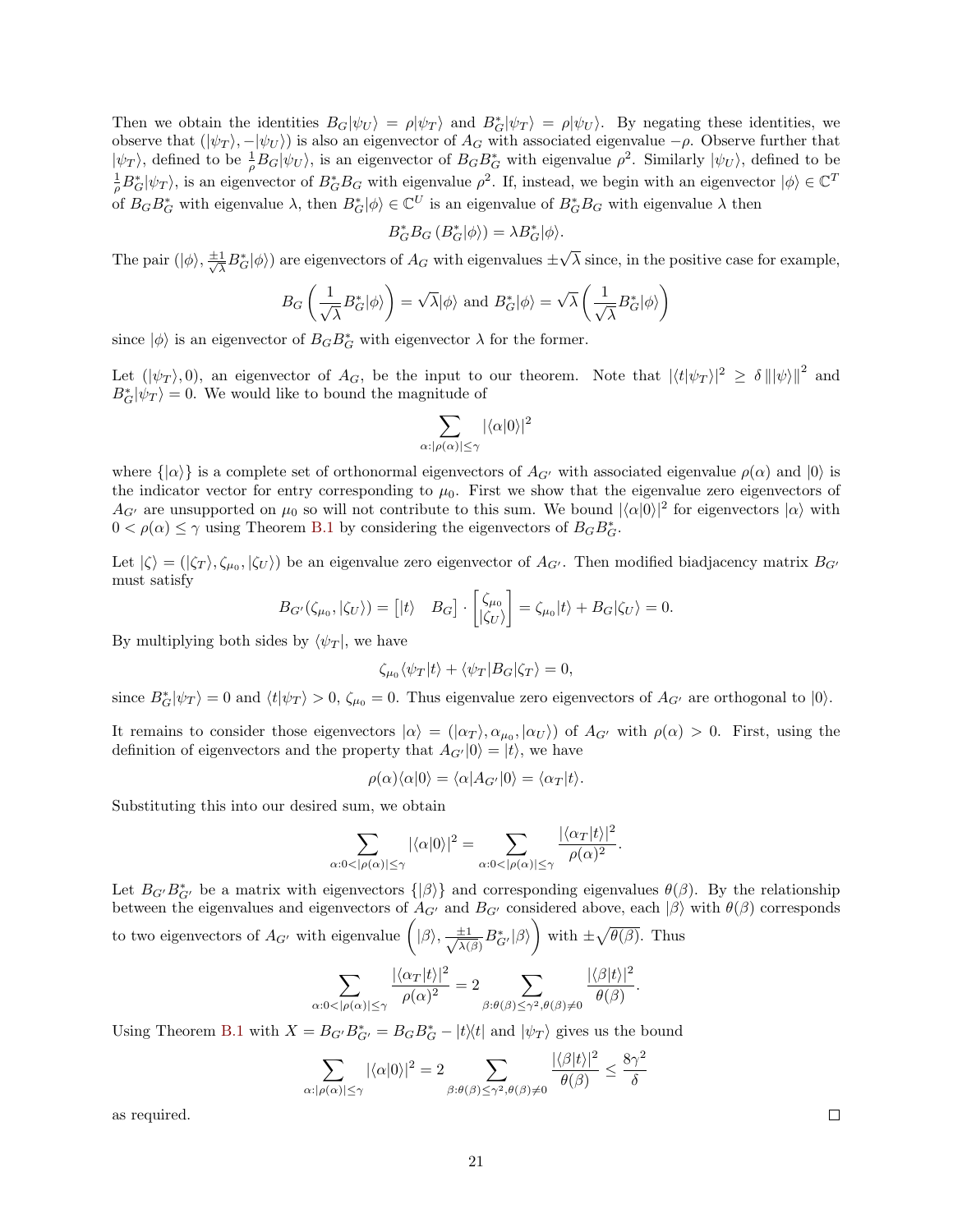Applying Theorem [B.2](#page-19-2) with  $\delta = 1/(9W(W+1))$  and  $\gamma = c/W$  to Lemma [4.6](#page-10-2) in the case where  $f(s) = 0$ , we obtain the following Lemma [5.1.](#page-12-2)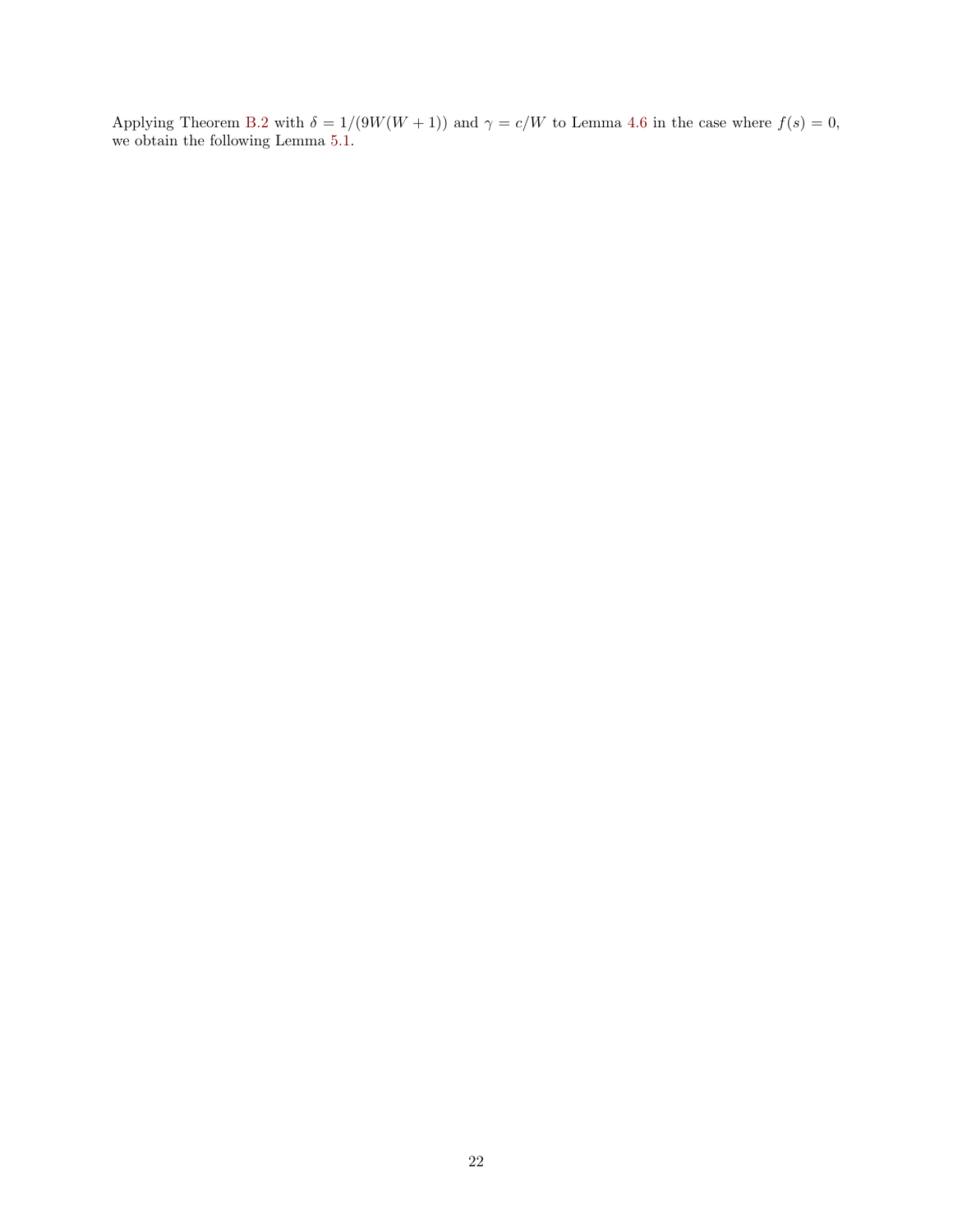### References

- <span id="page-22-8"></span>[Amb+10] Andris Ambainis et al. "Any AND-OR Formula of Size N Can Be Evaluated in Time  $N^{1/2+o(1)}$ on a Quantum Computer". In: SIAM J. Comput. 39.6 (2010), pp. 2513–2530. DOI: [10.1137/](https://doi.org/10.1137/080712167) [080712167](https://doi.org/10.1137/080712167). url: <https://doi.org/10.1137/080712167>.
- <span id="page-22-1"></span>[Amb02] Andris Ambainis. "Quantum Lower Bounds by Quantum Arguments". In: J. Comput. Syst. Sci. 64.4 (2002), pp. 750–767. doi: [10.1006/jcss.2002.1826](https://doi.org/10.1006/jcss.2002.1826). url: [https://doi.org/10.1006/](https://doi.org/10.1006/jcss.2002.1826) [jcss.2002.1826](https://doi.org/10.1006/jcss.2002.1826).
- <span id="page-22-3"></span>[Amb06] Andris Ambainis. "Polynomial degree vs. quantum query complexity". In: J. Comput. Syst. Sci. 72.2 (2006), pp. 220–238. doi: [10.1016/j.jcss.2005.06.006](https://doi.org/10.1016/j.jcss.2005.06.006). url: [https://doi.org/10.](https://doi.org/10.1016/j.jcss.2005.06.006) [1016/j.jcss.2005.06.006](https://doi.org/10.1016/j.jcss.2005.06.006).
- <span id="page-22-0"></span>[Bea+01] Robert Beals et al. "Quantum lower bounds by polynomials". In: J. ACM 48.4 (2001), pp. 778– 797. doi: [10.1145/502090.502097](https://doi.org/10.1145/502090.502097). url: <https://doi.org/10.1145/502090.502097>.
- <span id="page-22-2"></span>[BSS03] Howard Barnum, Michael E. Saks, and Mario Szegedy. "Quantum query complexity and semidefinite programming". In: 18th Annual IEEE Conference on Computational Complexity (Complexity 2003), 7-10 July 2003, Aarhus, Denmark. 2003, pp. 179–193. doi: [10.1109/CCC.2003.](https://doi.org/10.1109/CCC.2003.1214419) [1214419](https://doi.org/10.1109/CCC.2003.1214419). url: <https://doi.org/10.1109/CCC.2003.1214419>.
- <span id="page-22-5"></span>[HLS07] Peter Høyer, Troy Lee, and Robert Spalek. "Negative weights make adversaries stronger". In: Proceedings of the 39th Annual ACM Symposium on Theory of Computing, San Diego, California, USA, June 11-13, 2007. 2007, pp. 526-535. DOI: 10.1145/1250790.1250867. URL: <https://doi.org/10.1145/1250790.1250867>.
- <span id="page-22-14"></span>[Jor75] Camille Jordan. "Essai sur la géométrie à n dimensions". In: Bulletin de la Société mathématique de France 3 (1875), pp. 103–174.
- <span id="page-22-9"></span>[KW90] Mauricio Karchmer and Avi Wigderson. "Monotone Circuits for Connectivity Require Super-Logarithmic Depth". In: SIAM J. Discrete Math. 3.2 (1990), pp. 255–265. DOI: 10. 1137/ [0403021](https://doi.org/10.1137/0403021). url: <https://doi.org/10.1137/0403021>.
- <span id="page-22-7"></span>[KW93] Mauricio Karchmer and Avi Wigderson. "On Span Programs". In: Proceedings of the Eigth Annual Structure in Complexity Theory Conference, San Diego, CA, USA, May 18-21, 1993. 1993, pp. 102–111. doi: [10.1109/SCT.1993.336536](https://doi.org/10.1109/SCT.1993.336536). url: [https://doi.org/10.1109/SCT.](https://doi.org/10.1109/SCT.1993.336536) [1993.336536](https://doi.org/10.1109/SCT.1993.336536).
- <span id="page-22-4"></span>[LLS06] Sophie Laplante, Troy Lee, and Mario Szegedy. "The Quantum Adversary Method and Classical Formula Size Lower Bounds". In: *Computational Complexity* 15.2 (2006), pp. 163–196. DOI: [10.1007/s00037-006-0212-7](https://doi.org/10.1007/s00037-006-0212-7). url: <https://doi.org/10.1007/s00037-006-0212-7>.
- <span id="page-22-13"></span>[NWZ09] Daniel Nagaj, Pawel Wocjan, and Yong Zhang. "Fast amplification of QMA". In: Quantum Information & Computation 9.11 (2009), pp. 1053-1068. URL: [http://www.rintonpress.com/](http://www.rintonpress.com/xxqic9/qic-9-1112/1053-1068.pdf) [xxqic9/qic-9-1112/1053-1068.pdf](http://www.rintonpress.com/xxqic9/qic-9-1112/1053-1068.pdf).
- <span id="page-22-10"></span>[Rei10] Ben Reichardt. "Span programs and quantum query algorithms". In: Electronic Colloquium on Computational Complexity (ECCC) 17 (2010), p. 110. url: [http://eccc.hpi-web.de/report/](http://eccc.hpi-web.de/report/2010/110) [2010/110](http://eccc.hpi-web.de/report/2010/110).
- <span id="page-22-6"></span>[Rei11] Ben Reichardt. "Reflections for quantum query algorithms". In: Proceedings of the Twenty-Second Annual ACM-SIAM Symposium on Discrete Algorithms, SODA 2011, San Francisco, California, USA, January 23-25, 2011. 2011, pp. 560-569. DOI: [10.1137/1.9781611973082.44](https://doi.org/10.1137/1.9781611973082.44). url: <https://doi.org/10.1137/1.9781611973082.44>.
- <span id="page-22-11"></span>[RS12] Ben Reichardt and Robert Spalek. "Span-Program-Based Quantum Algorithm for Evaluat-ing Formulas". In: Theory of Computing 8.1 (2012), pp. 291-319. DOI: [10.4086/toc.2012.](https://doi.org/10.4086/toc.2012.v008a013) [v008a013](https://doi.org/10.4086/toc.2012.v008a013). url: <https://doi.org/10.4086/toc.2012.v008a013>.
- <span id="page-22-12"></span>[Sze04] Mario Szegedy. "Quantum Speed-Up of Markov Chain Based Algorithms". In: 45th Symposium on Foundations of Computer Science (FOCS 2004), 17-19 October 2004, Rome, Italy, Proceedings. 2004, pp. 32-41. DOI: 10.1109/FOCS. 2004.53. URL: [https://doi.org/10.1109/FOCS.](https://doi.org/10.1109/FOCS.2004.53) [2004.53](https://doi.org/10.1109/FOCS.2004.53).